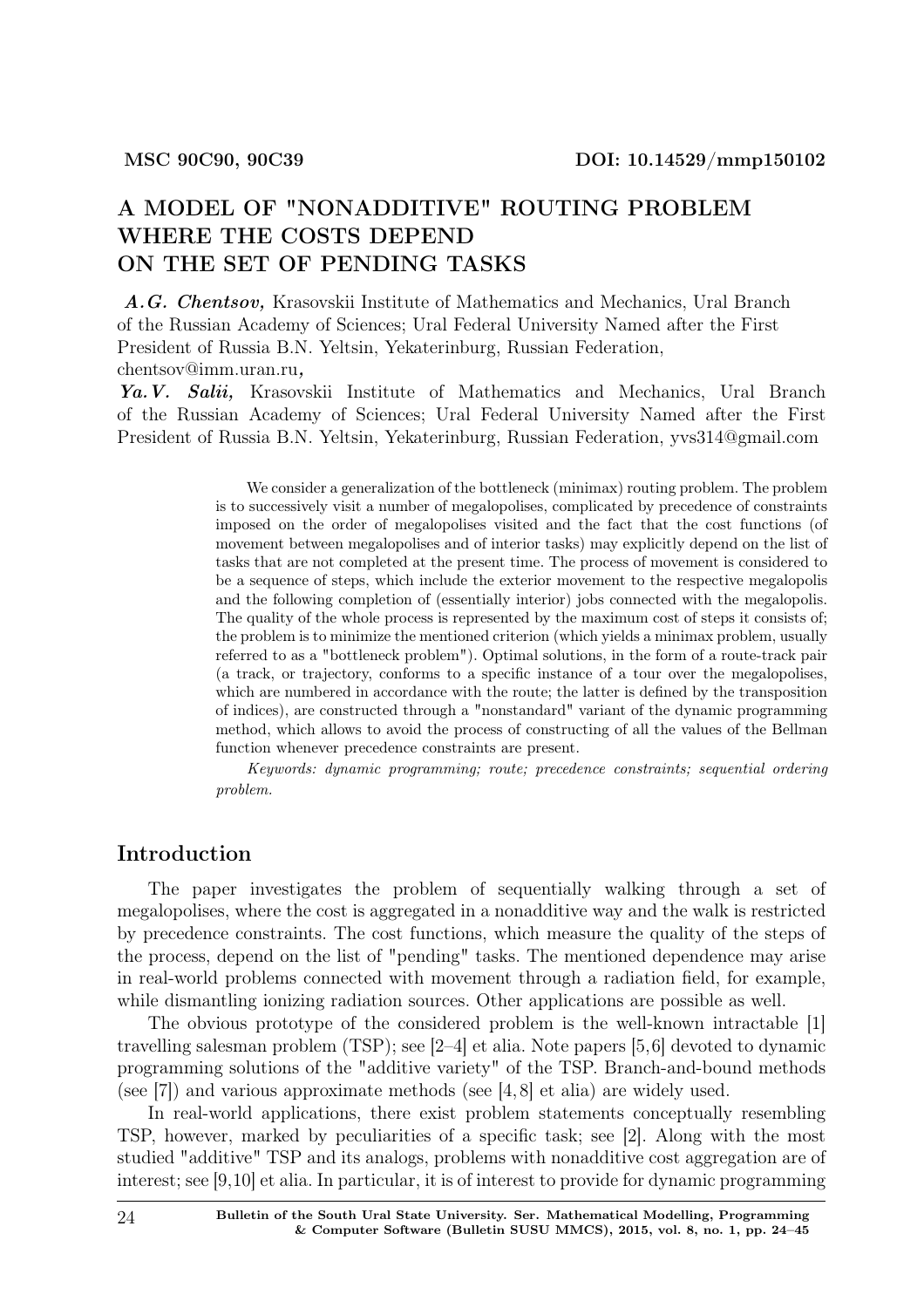solutions of the mentioned "nonadditive" problems with constraints; our paper serves to continue the research in that direction for a more sophisticated bottleneck problem. We study a sequential process made of a finite number of steps; we optimize the cost of the most costly step, which leaves us with a minimax problem. In connection with this, let us consider a more substantive instance of the theoretical problem studied below.

Consider the following example of movement cost functions dependent on the list  $K$ of pending tasks: for given megalopolises  $M_k, k \in K$ , assume

exterior movement  $c(x, y, K) = \rho(x, y) + a(K) \max_{k \in K} \rho(y, M_k)$ ,

interior jobs  $c_j(\tilde{x}, \tilde{y}, K) = (\rho(\tilde{x}, a_j) + \rho(a_j, \tilde{y}) + b(K) \max_{k \in K \setminus \{j\}} \rho(\tilde{y}, K \setminus \{j\})),$ 

where  $\rho(\cdot,\cdot)$  is a metric (distance), and  $a(K)$  and  $b(K)$  are nonnegative functions. These cost functions reflect the demand to construct a route such that in case of an emergency call from some megalopolis that is not yet traversed it would be possible to arrive there as quickly as possible *after completing* of the current task. Such circumstances may arise in the operations of a repair brigade that conducts planned repairs of the objects (megalopolises) and – in case of an emergency – rescue and reconstruction; the task that is in process at the time of an emergency call is not forfeited because the costs associated with the deployment of the brigade on site (viz., megalopolis) are high, yet comparable with the losses associated with idle time of the object that has suffered an emergency.

## 1. General Notation and Definitions

We employ the standard set-theoretic notation (quantifiers, propositional connectives, etc.); symbol  $\triangleq$  denotes *equality by definition*. Each set, all elements of which are sets themselves, is called a *family*. For every two objects a and b, denote by  $\{a, b\}$  the (unique) set that contains a, b, and nothing else. In the case  $a = b$ , this yields a singleton  $\{a\} = \{b\}$ . If u and v are objects, then  $(u, v) \triangleq {\{u\}}; {u; v\}}$  [11, p. 67] is the *ordered pair* (OP), the first element of which is u and the second one is v. For an OP z, notation  $pr_1(z)$ denotes its first element and  $pr_2(z)$  denotes its second element; these are uniquely defined by the condition  $z = (pr_1(z), pr_2(z))$ ; in case  $z \in A \times B$ , where A and B are sets, we have  $pr_1(z) \in A$  and  $pr_2(z) \in B$ . As usual [12, p. 17], for any three objects a, b, and c, we assume  $(a, b, c) \triangleq ((a, b), c)$ , which yields the *triple* with the elements a, b, and c. For any three sets A, B, and C, we use the traditional [12, p. 17] convention  $A \times B \times C \triangleq (A \times B) \times C$ ; it obviously means that  $(x, y) \in A \times B \times C \forall x \in A \times B \forall y \in C$ . In connection with this, let us also recall the convention we would need later [13, p. 61], which concerns the notation for values of function of three variables: for sets  $A, B, C$ , and  $D$ , function  $h: A \times B \times C \to D$  and elements  $\mu \in A \times B$  and  $\nu \in C$ , in accordance with the abovementioned representation of  $A \times B \times C$ , it is valid to consider the element  $h(\mu, \nu) \in D$  to be defined.

As usual,  $[0,\infty]^{\Delta} \leq {\epsilon} \in \mathbb{R} \mid 0 \leq {\epsilon}$  ( $\mathbb{R}$  is the real line). For each nonempty set S, denote by  $\mathcal{R}_+[S]$  the set of all (nonnegative) functions from S to  $[0,\infty[$ . As usual,  $\mathbb{N} \triangleq \{1; 2; \ldots\}$ . Assume  $\mathbb{N}_0 \triangleq \{0\} \cup \mathbb{N}$  and  $\overline{p,q} \triangleq \{i \in \mathbb{N}_0 | (p \leq i) \& (i \leq q)\}\ \forall p \in \mathbb{N}_0 \forall q \in \mathbb{N}_0$ .

For a nonempty finite set K, let  $|K| \in \mathbb{N}$  denote the *power* of the set K; then, let  $(bi)[K]$  denote the set of all bijections of the "interval"  $\overline{1, |K|}$  onto K. In particular, for a fixed  $N \in \mathbb{N}$ , let  $\mathbb{P} \triangleq (bi)$ ,  $\overline{1,N}$  be the set of all *permutations* of the "interval"  $\overline{1,N}$ ; for each  $\lambda \in \mathbb{P}$ , there exists a permutation  $\lambda^{-1} \in \mathbb{P}$  such that  $\lambda(\lambda^{-1}(k)) = \lambda^{-1}(\lambda(k)) = k \,\forall k \in \overline{1, N}$ .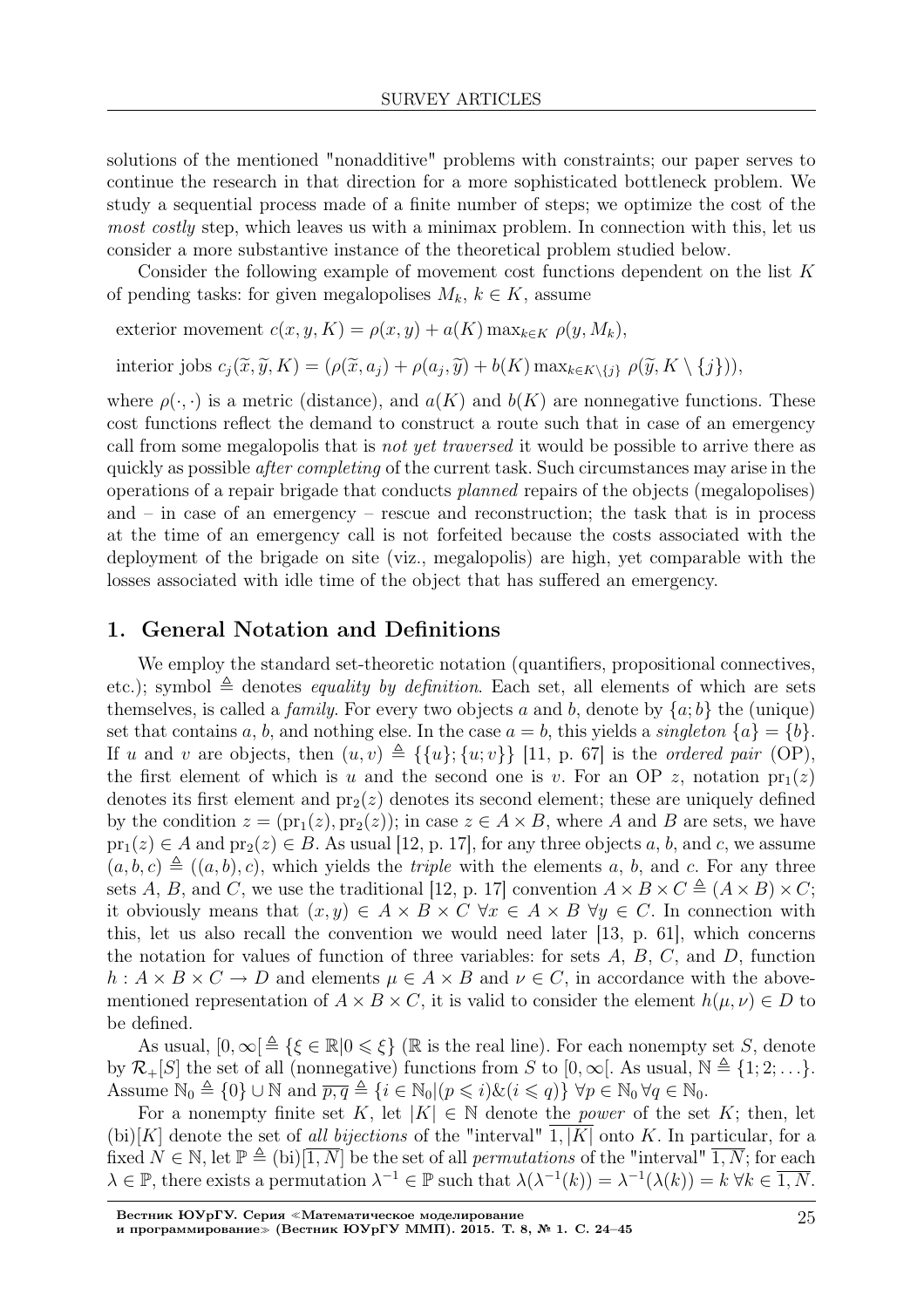Denote by  $\mathcal{P}(H)$  ( $\mathcal{P}'(H)$ ) the family of all (all nonempty) subsets of set H; let Fin(H) be the family of all finite sets from  $\mathcal{P}'(H)$ .

## 2. Problem Statement

Here and below, fix a nonempty set X, a point  $x^0 \in X$ , which is called the base, a natural number  $N, N \geq 2$ , sets  $M_1 \in \text{Fin } X, \ldots, M_N \in \text{Fin } X$ , referred to as *megalopolises*, and relations

$$
\mathbb{M}_1 \in \mathcal{P}'(M_1 \times M_1), \dots, \mathbb{M}_N \in \mathcal{P}'(M_N \times M_N). \tag{2.1}
$$

For  $j \in \overline{1, N}$ , OP  $z \in M_j$  describes the possible ways of conducting the interior jobs inside the megalopolis  $M_j$ :  $\text{pr}_1(z)$  determines the *entry point* and  $\text{pr}_2(z)$  determines the exit point. We study the issue of organizing of a system of movements

(x 0 ) → (pr1(z (1)) ∈ M<sup>α</sup>(1) pr2(z (1)) ∈ M<sup>α</sup>(1)) → → (pr1(z (2)) ∈ M<sup>α</sup>(2) pr2(z (2)) ∈ M<sup>α</sup>(2)) → → . . . . . . . . . . . . . . . . . . . . . . . . → → (pr1(z (N) ) ∈ M<sup>α</sup>(N) pr2(z (N) ) ∈ M<sup>α</sup>(N)), (2.2)

where  $\alpha$  is a permutation of indices from  $\overline{1,N}$  and OPs  $z^{(1)}, \ldots, z^{(N)}$  satisfy the conditions

$$
z^{(1)} \in \mathbb{M}_{\alpha(1)}, \dots, z^{(N)} \in \mathbb{M}_{\alpha(N)}.
$$
\n
$$
(2.3)
$$

In (2.2), we choose the permutation  $\alpha$ , in our terms, the *route*, and a tuple  $(z^{(1)},...,z^{(N)})$ that agrees with the route in the sense of (2.3); this tuple is called a track. Let us stress that the choice of  $\alpha$  may be restricted by *precedence constraints*, which would be introduced below. Let us hereinafter assume

$$
(x^0 \notin M_j \,\,\forall j \in \overline{1,N}) \& (M_p \cap M_q = \varnothing \,\,\forall p \in \overline{1,N} \,\,\forall q \in \overline{1,N} \,\,\backslash \,\, \{p\}).\tag{2.4}
$$

Conditions (2.4) are relatively common in applications, see [13, Pt. 1,2]. In connection with  $(2.1)$ , let us make the following conventions:

$$
\mathbf{M}_{j} \triangleq \{ \text{pr}_{2}(z) : z \in \mathbb{M}_{j} \} \ \forall j \in \overline{1, N}.
$$
\n(2.5)

In terms of megalopolises and sets (2.5), let us introduce two nonempty finite subsets of  $X$ :

$$
\mathbb{X} \triangleq \{x^0\} \cup \left(\bigcup_{i=1}^N M_i\right), \ \mathbf{X} \triangleq \{x^0\} \cup \left(\bigcup_{i=1}^N \mathbf{M}_i\right); \tag{2.6}
$$

clearly,  $X \subset X$ . To define precedence constraints, let us first introduce the set  $K \in$  $\mathcal{P}(\overline{1,N}\times\overline{1,N})$  and call its elements *address pairs*. In an address pair  $h \in \mathbf{K}$ , the first element  $pr_1(h) \in \overline{1,N}$  is called a *sender*, and the second one  $pr_2(h) \in \overline{1,N}$  is called a receiver. The essence of precedence constraints is that for each pair the sender must be visited before the receiver. The case  $\mathbf{K} = \varnothing$  is not excluded and corresponds to lack of precedence constraints.

Recall that  $\mathbb{P} = (bi)[1,N]$  is the set of all (complete) routes; it is a nonempty set of cardinality  $|P| = N!$ . Clearly [13, Pt. 2],

$$
\mathbf{A} \triangleq \left\{ \alpha \in \mathbb{P} | \alpha^{-1} \big( \operatorname{pr}_1(h) \big) < \alpha^{-1} \big( \operatorname{pr}_2(h) \big) \, \forall h \in \mathbf{K} \right\} \tag{2.7}
$$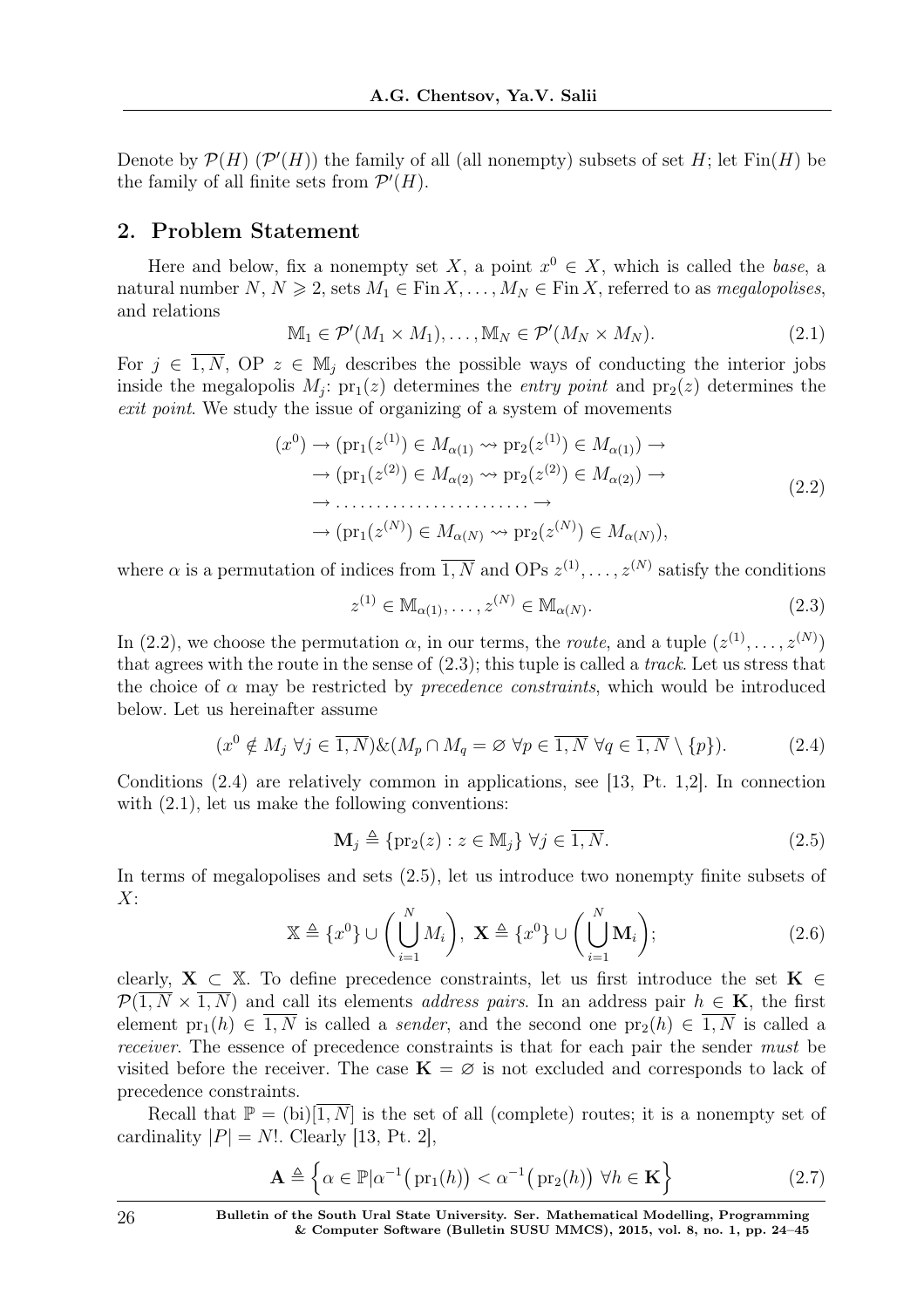is the set of all routes from  $\mathbb P$  that are *feasible* in the sense of precedence. Let us assume

$$
\forall \mathbf{K}_0 \in \mathcal{P}'(\mathbf{K}) \exists z_0 \in \mathbf{K}_0 : pr_1(z_0) \neq pr_2(z) \,\forall z \in \mathbf{K}_0. \tag{2.8}
$$

Assumption (2.8) implies that, in particular,  $pr_1(z) \neq pr_2(z)$   $\forall z \in K$ . It also implies [13, Pt. 2 that  $\mathbf{A} \neq \emptyset$  and, consequently,  $\mathbf{A} \in \mathcal{P}'(\mathbb{P})$ . Clearly,  $\mathbf{A}$  is the set of all routes  $\alpha \in \mathbb{P}$ such that

$$
((pr1(z) = \alpha(t1)) \& (pr2(z) = \alpha(t2)) \Rightarrow (t1 < t2)
$$

for an address pair  $z \in \mathbf{K}$  and "times"  $t_1 \in \overline{1, N}$  and  $t_2 \in \overline{1, N}$ . In addition to the route, we also choose the track, or trajectory, which is determined in the sense (2.2) by the OPs  $z^{(1)}, \ldots, z^{(N)}$ , supplemented with the initial OP  $(x^0, x^0)$ . To formally define the set of tracks that agree with some route in the sense of  $(2.2)$ , denote by  $\mathbb Z$  the set of all tuples  $(z_i)_{i\in\overline{0,N}}:\overline{0,N}\to\mathbb{X}\times\mathbf{X}$ . For  $\alpha\in\mathbb{P}$ , assume

$$
\mathcal{Z}_{\alpha} \triangleq \left\{ (z_i)_{i \in \overline{0,N}} \in \mathbb{Z} \middle| \left( z_0 = (x^0, x^0) \right) \& \left( z_t \in \mathbb{M}_{\alpha(t)} \ \forall t \in \overline{1,N} \right) \right\};\tag{2.9}
$$

evidently,  $\mathcal{Z}_{\alpha} \in \text{Fin}(\mathbb{Z})$ . On the set  $\mathbb{X} \times \mathbf{X} \times \mathfrak{N}$ , where  $\mathfrak{N} \triangleq \mathcal{P}'(\overline{1,N})$  (we call an element of  $\Re$  a task list or just a list), we consider  $N+1$  cost functions

$$
\mathbf{c} \in \mathcal{R}_+(\mathbb{X} \times \mathbf{X} \times \mathfrak{N}), c_1 \in \mathcal{R}_+(\mathbb{X} \times \mathbf{X} \times \mathfrak{N}), \ldots, c_N \in \mathcal{R}_+(\mathbb{X} \times \mathbf{X} \times \mathfrak{N}).
$$

For  $\alpha \in \mathbb{P}$  and  $(z_i)_{i \in \overline{0,N}} \in \mathcal{Z}_{\alpha}$ , assume

$$
\mathfrak{C}_{\alpha}\left[ (z_{i})_{i\in\overline{0,N}} \right] \triangleq \max_{t\in\overline{0,N-1}} \left[ \mathbf{c}(\text{pr}_2(z_t), \text{pr}_1(z_{t+1}), \{ \alpha(s) : s \in \overline{t+1, N} \}) + \\ + c_{\alpha(t+1)}(z_{t+1}, \{ \alpha(s) : s \in \overline{t+1, N} \}) \right].
$$
\n(2.10)

We consider (2.10) a *criterion* of the *quality* for a solution  $(\alpha, (z_i)_{i\in\overline{0,N}})$  (see (2.2)). Since our choice of the route is restricted by precedence, let feasible solutions (FS) be the OPs  $(\alpha,(z_i)_{i\in\overline{0,N}}), \alpha \in \mathbf{A}, (z_i)_{i\in\overline{0,N}} \in \mathcal{Z}_\alpha$ . From the mentioned properties  $\mathbf{A} \neq \emptyset$ and  $\mathcal{Z}_{\alpha} \in \text{Fin}(\mathbb{Z})$  for  $\alpha \in \mathbf{A}$ , we know that FSs form a nonempty finite set. We can now consider the problem

$$
\mathfrak{C}_{\alpha}\big[(z_i)_{i\in\overline{0,N}}\big] \to \min, \alpha \in \mathbf{A}, (z_i)_{i\in\overline{0,N}} \in \mathcal{Z}_{\alpha}.\tag{2.11}
$$

To this problem, we assign its value (its extremum)

$$
V \triangleq \min_{\alpha \in \mathbf{A}} \min_{(z_i)_{i \in \overline{0, N}} \in \mathcal{Z}_{\alpha}} \mathfrak{C}_{\alpha} \left[ (z_i)_{i \in \overline{0, N}} \right] \in [0, \infty[ \tag{2.12}
$$

and a nonempty set of optimal FS; an FS  $(\alpha^0, (z_i^0)_{i \in \overline{0,N}})$ ,  $\alpha^0 \in \mathbf{A}, (z_i^0)_{i \in \overline{0,N}} \in \mathcal{Z}_{\alpha^0}$ , is considered *optimal* for problem  $(2.11)$  if  $\mathfrak{C}_{\alpha^0}[(z_i^0)_{i\in\overline{0,N}}] = V$ .

Let us explore the idea of problem  $(2.11)$ . Process  $(2.2)$  is a number of steps, and at each of them the "system" suffers harmful effects. The latter occur both throughout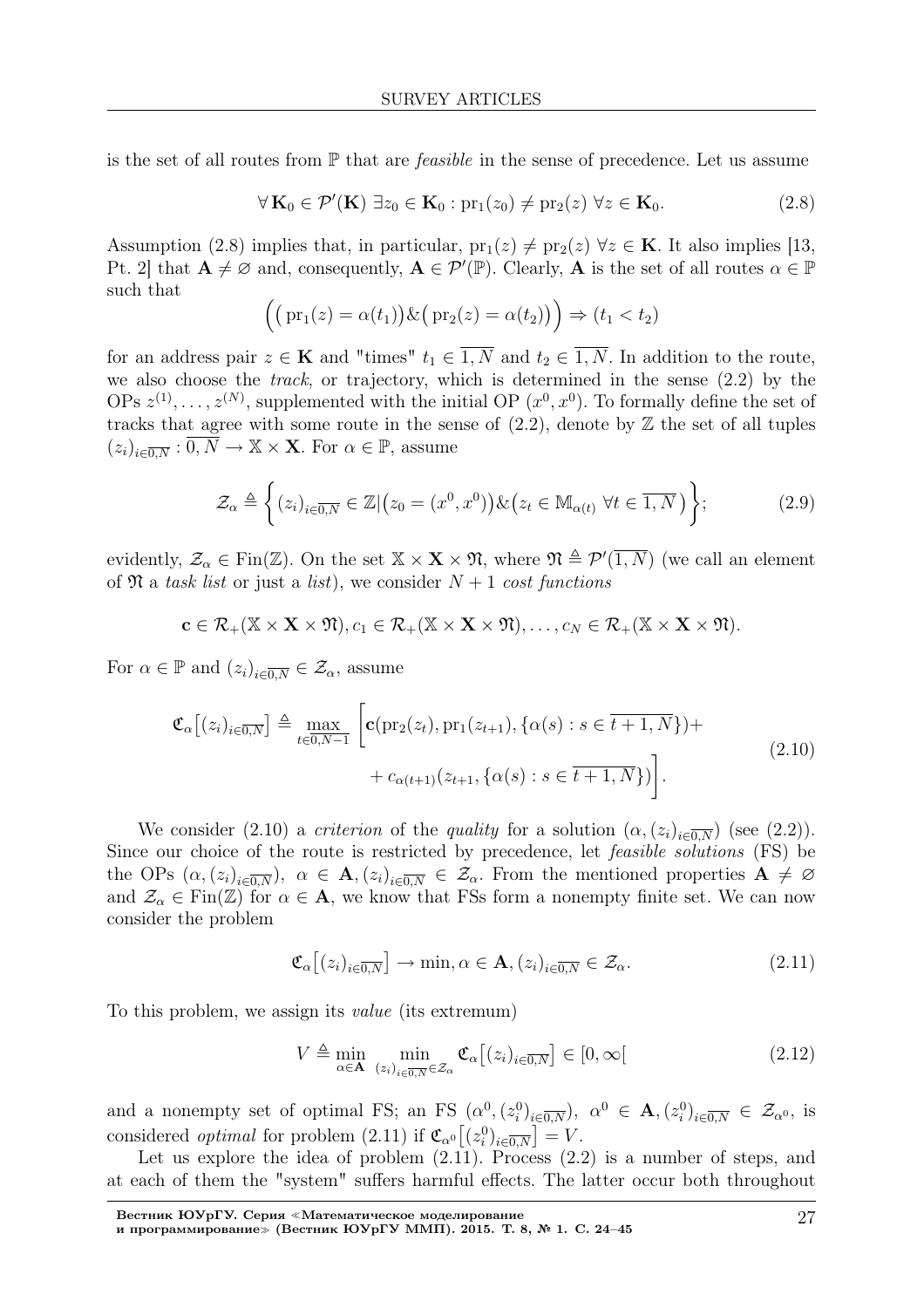exterior movements and interior jobs (which take place inside megalopolises). Those steps are

$$
x^{0} \to (z^{(1)} \in M_{\alpha(1)}), \text{pr}_{2}(z^{(1)}) \to (z^{(2)} \in M_{\alpha(2)}), \dots, \text{pr}_{2}(z^{(N-1)}) \to (z^{(N)} \in M_{\alpha(N)}) \quad (2.13)
$$

(obviously,  $(2.13)$  pertains to the case of  $N > 3$ ). At the end of each step, all harmful effects suffered throughout it are "reset": the system is "decontaminated". It is considered to be important for the doses suffered at each step to not exceed the given threshold connected with the normal operation of the "system".

The objective of movements (2.13) is to "turn off" the sources of harmful effects. In case of movement through radiation fields it may consist of sequential dismantlement of ionizing radiation sources (read disaster cleanup operations similar to those carried out in Chernobyl or Fukushima). Such circumstances may arise when dismantling a decommissioned nuclear power unit if the process is carried out by a special robot that should first of all "survive" to complete the dismantlement of all radiation sources.

# 3. Extension of the Full Problem and the Dynamic Programming Method

In this section, following [14] and (conceptually) [13, § 4.9], let us consider a natural extension of problem (2.11), which would serve as a base for the necessary version of dynamic programming; the constructions are intentionally abridged. For  $K \in \mathfrak{N}$ , let  $\Sigma[K] \triangleq \{ z \in \mathbf{K} | (pr_1(z) \in K) \& (pr_2(z) \in K) \}.$  Based on this, define the mapping **I** on  $\mathfrak N$  by the rule

$$
\mathbf{I}(\widetilde{K}) \triangleq \widetilde{K} \setminus \{ \mathrm{pr}_2(z) : z \in \Sigma[\widetilde{K}] \} \ \forall \widetilde{K} \in \mathfrak{N}.
$$

Condition (2.8) directly implies that  $\Sigma[\{t\}] = \emptyset$  for  $t \in \overline{1, N}$ ; consequently,  $I(\{t\}) =$  $\{t\}$ . In terms of **I** (3.1), define the *partial routes* that are feasible in the sense of a *crossingout* operation connected with **I**: For  $K \in \mathfrak{N}$ , let

$$
(\mathbf{I} - bi)[K] \triangleq \left\{ \alpha \in (bi)[K] \mid \alpha(s) \in \mathbf{I}(\{\alpha(t) : t \in \overline{s}, |K|\}) \forall s \in \overline{1, |K|} \right\} =
$$
  
=
$$
\left\{ \alpha \in (bi)[K] \mid \alpha(s) \in \mathbf{I}(K \setminus \{\alpha(t) : t \in \overline{1, s-1}\}) \forall s \in \overline{1, |K|} \right\} =
$$
  
=
$$
\left\{ \alpha \in (bi)[K] \mid (\alpha(1) \in \mathbf{I}(K)) \& (\alpha(s) \in \mathbf{I}(K \setminus \{\alpha(t) : t \in \overline{1, s-1}\}) \forall s \in \overline{2, |K|} \right\};
$$
(3.2)

we assume  $\overline{1,0} = \emptyset$  (for  $p \in \mathbb{N}_0$ ,  $q \in \mathbb{N}_0$ , and  $q < p$ , we generally have  $\overline{p,q} = \emptyset$ ; see Section 1). Using properties stated in [13, Pt. 2], in particular, we obtain

$$
\mathbf{A} = (\mathbf{I} - bi)[\overline{1,N}] =
$$
  
=  $\left\{\alpha \in \mathbb{P} | (\alpha(1) \in \mathbf{I}(\overline{1,N})) \& (\alpha(s) \in \mathbf{I}(\overline{1,N} \setminus {\alpha(t) : t \in \overline{1,s-1}})) \forall s \in \overline{2,N})\right\}.$  (3.3)

It is a special case of (3.2) that corresponds to the main, i.e., "full" problem. Returning to (3.2), let us note (see [13], [14]) that  $(I - bi)[K] \neq \emptyset \ \forall K \in \mathfrak{N}$ . Thus, crossing-out feasible partial routes do exist.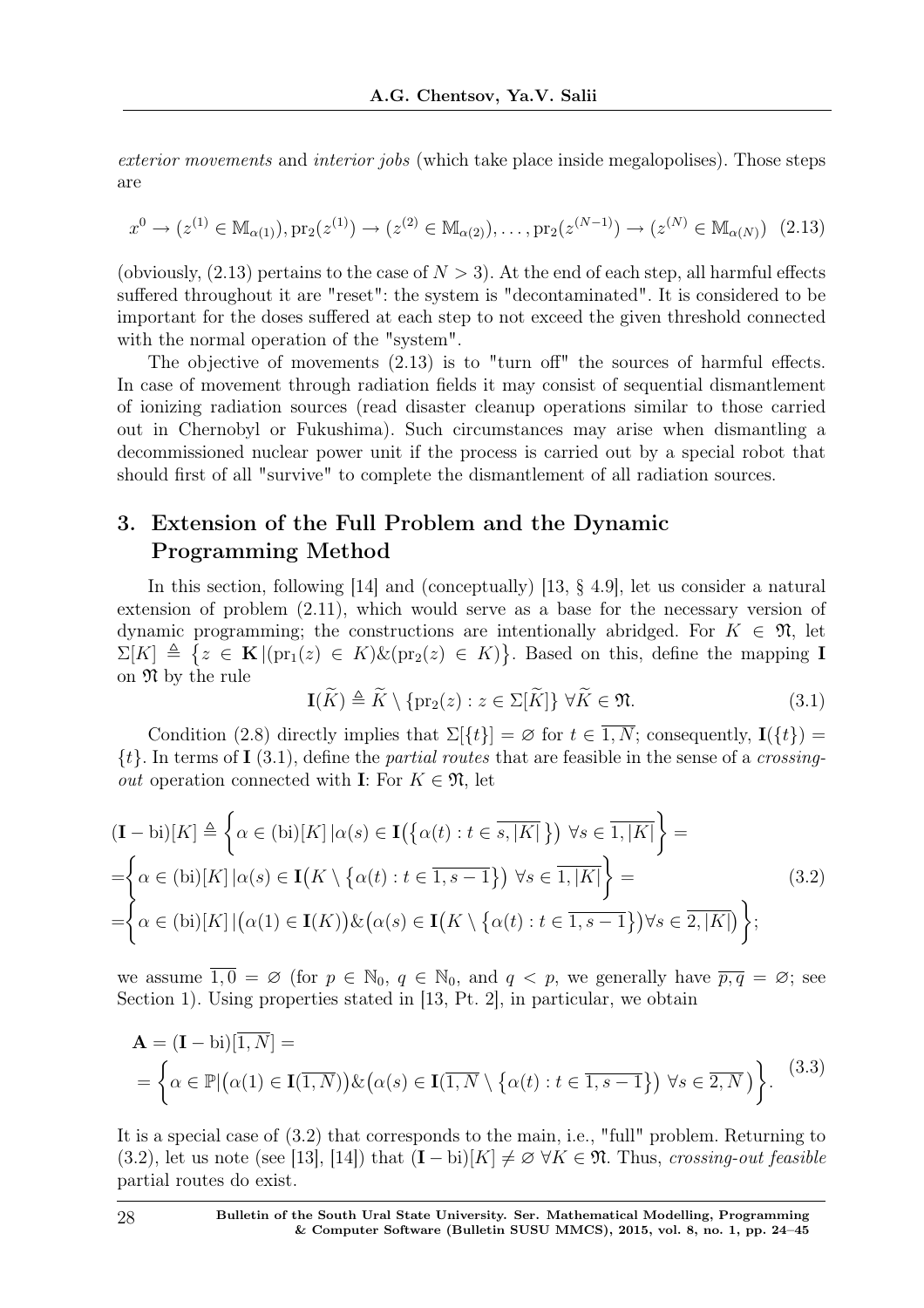Let us now define a *partial track*. For  $K \in \mathfrak{N}$ , let  $\mathbb{Z}_K$  be the set of all tuples  $(z_i)_{i \in \overline{0,|K|}}$ :  $\overline{0, |K|} \to \mathbb{X} \times \mathbf{X}$ ; if, in addition,  $x \in \mathbf{X}$  and  $\alpha \in (bi) [K]$ , let

$$
Z(x, K, \alpha) \triangleq \left\{ (z_i)_{i \in \overline{0, |K|}} \in \mathbb{Z}_K \, | \, (z_0 = (x, x)) \& \, (z_t \in \mathbb{M}_{\alpha(t)} \, \forall t \in \overline{1, |K|}) \right\} \in \text{Fin}(\mathbb{Z}_K). \tag{3.4}
$$

In view of the definitions just given, define the *partial* (shortened) quality criterions: if  $x \in \mathbf{X}, K \in \mathfrak{N}, \alpha \in (\text{bi})[K], \text{ and } (z_i)_{i \in \overline{0,|K|}} \in Z(x, K, \alpha)$ , let

$$
\mathfrak{C}_{K}^{(\alpha)}\big[(z_{i})_{i\in\overline{0,|K|}}\big] \triangleq \max_{t\in\overline{0,|K|-1}}\bigg[\mathbf{c}\Big(\operatorname{pr}_{2}(z_{t}),\operatorname{pr}_{1}(z_{t+1}),\big\{\alpha(s):s\in\overline{t+1,|K|}\big\}\Big)++\,c_{\alpha(t+1)}\Big(z_{t+1},\big\{\alpha(s):s\in\overline{t+1,|K|}\big\}\Big)\bigg].
$$
\n(3.5)

In terms of (3.5), we define partial routing problems (roughly speaking, subproblems): for  $x \in \mathbf{X}$  and  $K \in \mathfrak{N}$ , the problem is

$$
\mathfrak{C}_{K}^{(\alpha)}\big[(z_{i})_{i\in\overline{0,|K|}}\big]\to\min,\alpha\in(\mathbf{I}-\mathrm{bi})[K],\ (z_{i})_{i\in\overline{0,|K|}}\in Z(x,K,\alpha). \tag{3.6}
$$

Recall that (see, in particular, (3.4)) constraints of each and every problem (3.6) are consistent; each problem has its value (its extremum)

$$
v(x, K) \triangleq \min_{\alpha \in (\mathbf{I} - \text{bi})[K] \ (z_i)_{i \in \overline{0, |K|}} \in Z(x, K, \alpha)} \mathfrak{C}_K^{(\alpha)} \big[ (z_i)_{i \in \overline{0, |K|}} \big] \in [0, \infty[
$$
 (3.7)

and a nonempty set of optimal solutions. For  $x \in \mathbf{X}$  and  $K \in \mathfrak{N}$ , FS

$$
\left(\alpha^*, (z_i^*)_{i \in \overline{0,|K|}}\right), \ \alpha^* \in \mathbf{A}, (z_i^*)_{i \in \overline{0,|K|}} \in Z(x, K, \alpha^*),
$$

is optimal in some problem (3.6) if  $\mathfrak{C}_{K}^{(\alpha^*)}$  $\binom{\alpha^*}{K} \left[ \left( z_i^* \right)_{i \in \overline{0, |K|}} \right] = v(x, K).$ 

Note that in (3.6) and (3.7) we may as well assume  $x = x^0$  and  $K = \overline{1, N}$ . For  $\alpha \in \mathbb{P}$ (which means  $\alpha \in (bi)[\overline{1,N}])$ , by (2.9) and (3.4), we obtain the equality

$$
\mathcal{Z}_{\alpha} = Z(x^0, \overline{1, N}, \alpha) \tag{3.8}
$$

(note that  $\mathbb{Z} = \mathbb{Z}_{\overline{1,N}}$ ). Moreover,  $\mathbf{A} = (\mathbf{I} - bi)[\overline{1,N}]$  (see [13, Pt. 2]). Then, by (2.12),(3.7), and (3.8), we have the equality

$$
V = v(x^0, \overline{1, N}).\tag{3.9}
$$

In connection with (3.9), note the obvious consequence of (2.10) and (3.5): for  $\alpha \in \mathbb{P}$  and  $(z_i)_{i \in \overline{0,N}} \in \mathcal{Z}_\alpha$ , we have  $\mathfrak{C}_\alpha \big[ (z_i)_{i \in \overline{0,N}} \big] = \mathfrak{C}_{\overline{1,N}}^{(\alpha)}$  $\frac{(\alpha)}{1,N}[(z_i)_{i\in\overline{0,N}}]$ , where we also take into account (3.8). Set  $v(x, \emptyset) \triangleq 0 \ \forall x \in \mathbf{X}$ . Thus, we have defined the *Bellman function* 

$$
v: \mathbf{X} \times \mathcal{P}(\overline{1,N}) \to [0, \infty[.
$$
 (3.10)

**Theorem 1.** For  $x \in \mathbf{X}$  and  $K \in \mathfrak{N}$ , we have the equality

$$
v(x,K) = \min_{j \in \mathbf{I}(K)} \min_{z \in \mathbb{M}_j} \sup \left( \left\{ \mathbf{c}(x, \text{pr}_1(z), K) + c_j(z, K); v(\text{pr}_2(z), K \setminus \{j\}) \right\} \right). \tag{3.11}
$$

Вестник ЮУрГУ. Серия <sup>≪</sup>Математическое моделирование и программирование» (Вестник ЮУрГУ ММП). 2015. Т. 8, № 1. С. 24-45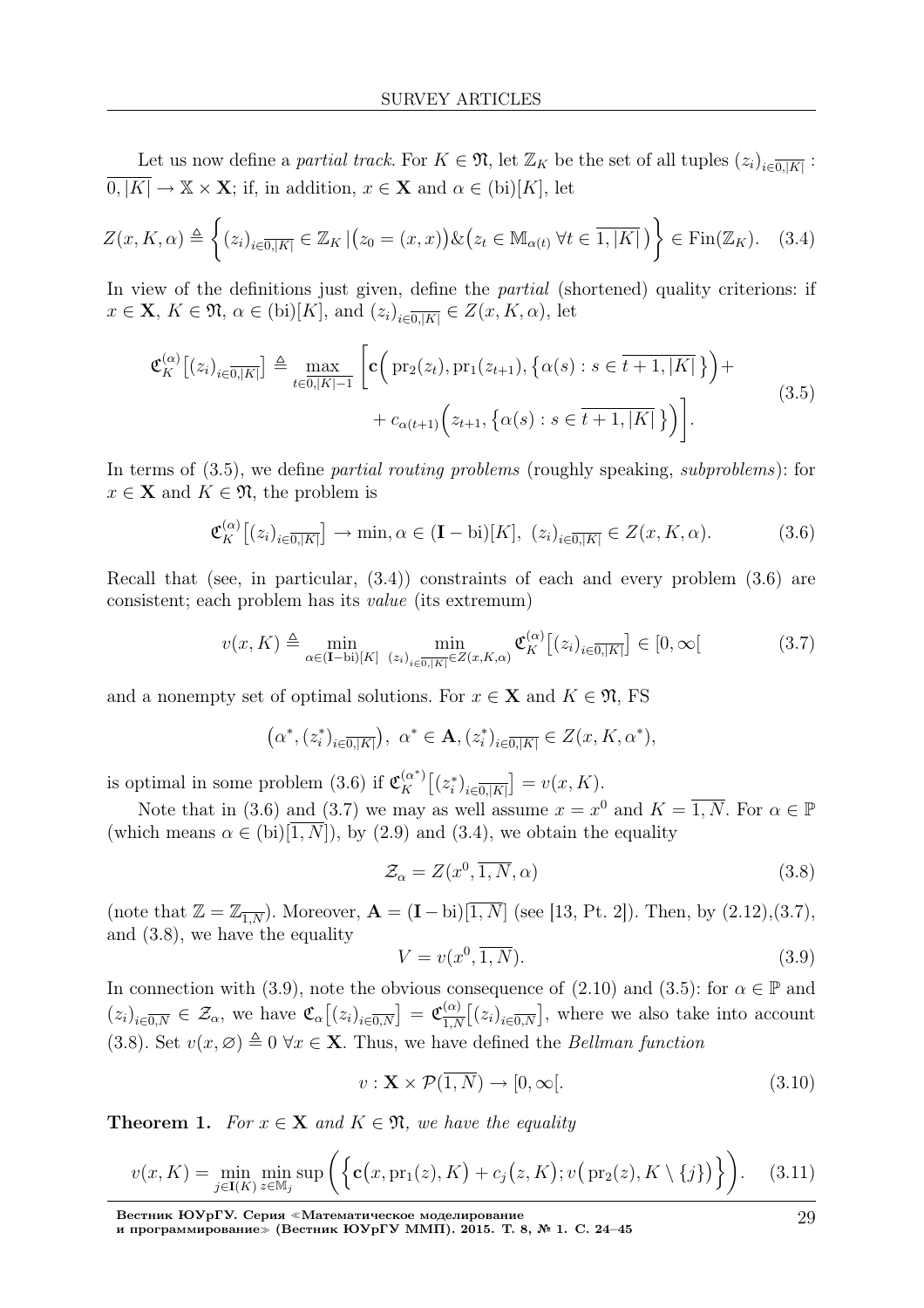*Proof.* Fix  $x \in \mathbf{X}$  and  $K \in \mathfrak{N}$ ; then,  $n \triangleq |K| \in \overline{1, N}$  and  $(n = 1) \vee (n \in \overline{2, N})$ . These cases are examined separately.

1) In case  $n = 1$ , we have the equality  $K = \{t\}$  for a certain  $t \in \overline{1, N}$ ; consequently,  $I(K) = \{t\}$ . Further reasoning is essentially obvious (in the case of  $n = 1$ ); it leads to the conclusion that

$$
(n = 1) \Rightarrow \left( v(x, K) =
$$
  
\n
$$
= \min_{j \in \mathbf{I}(K)} \min_{z \in \mathbb{M}_j} \sup \left( \left\{ \mathbf{c}(x, \text{pr}_1(z), K) + c_j(z, K); v(\text{pr}_2(z), K \setminus \{j\}) \right\} \right) \right).
$$
\n(3.12)  
\n2) Let  $n \in \overline{2, N}$ . Then,  $n - 1 \in \overline{1, N - 1}, K \setminus \{j\} \in \mathfrak{N}$ , and  
\n
$$
|K \setminus \{j\}| = n - 1 \ \forall j \in \mathbf{I}(K).
$$

By  $(3.7)$  and  $(3.13)$ , we have the following equalities:

$$
v\left(\operatorname{pr}_2(z), K\setminus\{j\}\right) = \min_{\alpha \in (\mathbf{I}-\operatorname{bi})[K\setminus\{j\}]} \min_{(z_i)_{i \in \overline{0,n-1}} \in Z(\operatorname{pr}_2(z), K\setminus\{j\}, \alpha)} \mathfrak{C}_{K\setminus\{j\}}^{(\alpha)} \left[ (z_i)_{i \in \overline{0,n-1}} \right] \tag{3.14}
$$

$$
\forall j \in \mathbf{I}(K) \forall z \in \mathbb{M}_j.
$$

This system of equalities is used in the two constructions that follow.

2') In view of (3.7), pick  $\alpha^0 \in (\mathbf{I} - bi)[K]$  and  $(z_i^0)_{i \in \overline{0,n}} \in Z(x, K, \alpha^0)$  such that

$$
v(x, K) = \mathfrak{C}_K^{(\alpha^0)} \big[ (z_i^0)_{i \in \overline{0,n}} \big]. \tag{3.15}
$$

In connection with (3.15), note that

$$
\mathfrak{C}_{K}^{(\alpha^{0})}[(z_{i}^{0})_{i\in\overline{0,n}}] = \sup\left(\left\{\mathbf{c}(x;\mathrm{pr}_{1}(z_{1}^{0}),K) + c_{\alpha^{0}(1)}(z_{1}^{0},K); \atop \max_{t\in\overline{1,n-1}}\left[\mathbf{c}(\mathrm{pr}_{2}(z_{t}^{0}),\mathrm{pr}_{1}(z_{t+1}^{0}),\{\alpha^{0}(s):s\in\overline{t+1,n}\})+\right. \right. \tag{3.16}
$$
\n
$$
+ c_{\alpha^{0}(t+1)}(z_{t+1}^{0},\{\alpha^{0}(s):s\in\overline{t+1,n}\})\right\}.
$$

It is of use to remark that  $\alpha^0(1) \in I(K)$  and  $z_1^0 \in M_{\alpha^0(1)}$ . Then,

$$
\min_{j\in\mathbf{I}(K)}\min_{z\in\mathbb{M}_j}\sup\left(\left\{\mathbf{c}(x,\text{pr}_1(z),K)+c_j(z,K);v(\text{pr}_2(z),K\setminus\{j\})\right\}\right)\leq \left(\sup\left\{\mathbf{c}(x,\text{pr}_1(z_1^0),K)+c_{\alpha^0(1)}(z_1^0,K);v(\text{pr}_2(z_1^0),\mathbb{K})\right\}\right),
$$
\n(3.17)

where  $\mathbb{K} \triangleq K \setminus \{ \alpha^0(1) \}.$  Expression (3.14) now yields the following equality:

$$
v(\operatorname{pr}_2(z_1^0), \mathbb{K}) = \min_{\alpha \in (\mathbf{I} - bi)[\mathbb{K}](z_i)_{i \in \overline{0,n-1}} \in Z(\operatorname{pr}_2(z_1^0), \mathbb{K}, \alpha)} \mathfrak{C}_{\mathbb{K}}^{(\alpha)} \big[(z_i)_{i \in \overline{0,n-1}}\big].
$$
 (3.18)

Note that since  $|K| = n$ , we have  $\alpha^0 : \overline{1,n} \to K$   $(\alpha^0$  is surjective), thus  $\alpha^0(t+1) \in K$ for  $t \in \overline{1,n-1}$ . Moreover, since  $\alpha^0$  is injective,  $\alpha^0(1) \neq \alpha^0(t)$   $\forall t \in \overline{2,n}$ . Then,  $\alpha^0(1) \neq$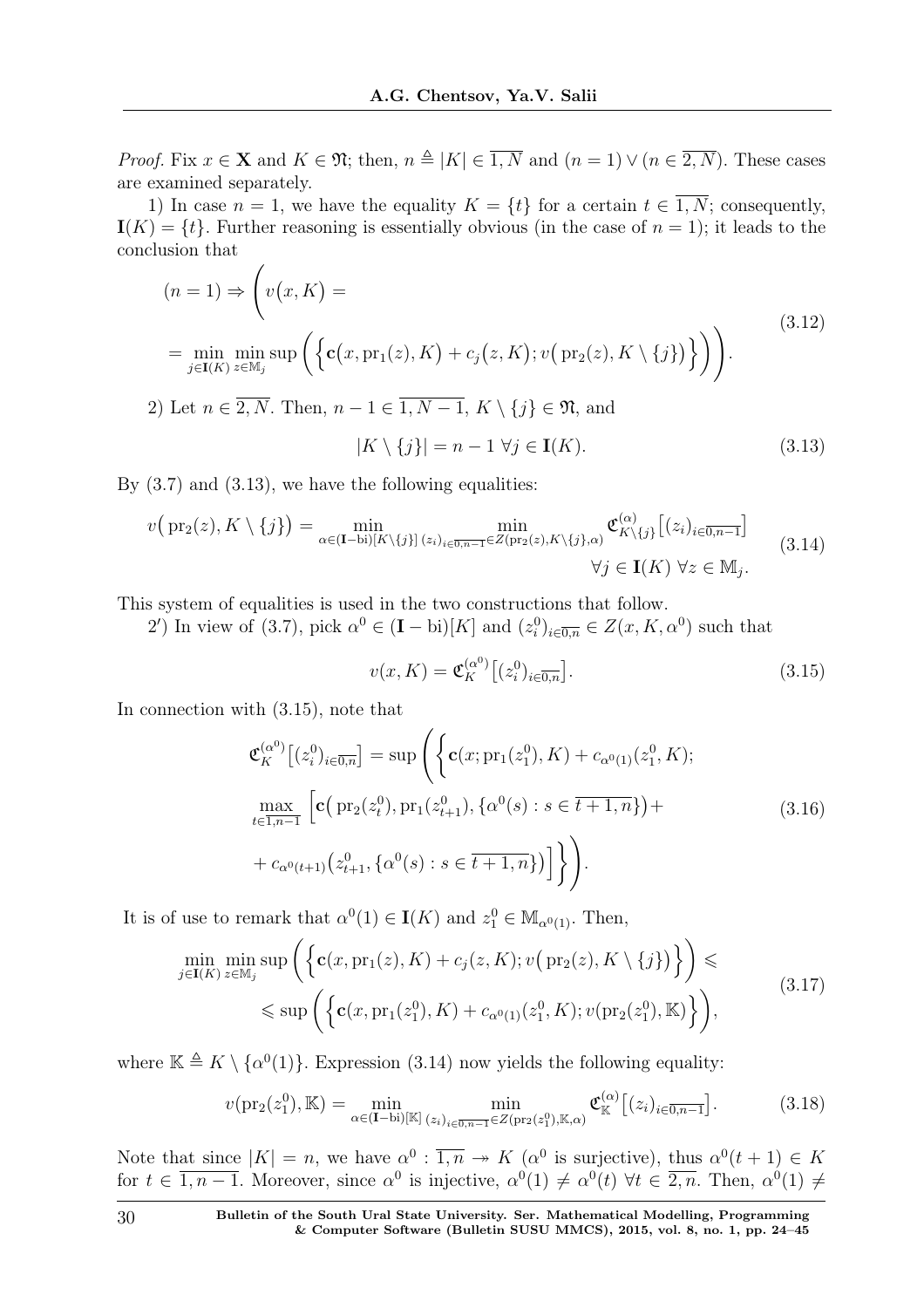$\alpha^{0}(t+1)$   $\forall t \in \overline{1,n-1}$ . Finally,  $\alpha_{0} \triangleq (\alpha^{0}(t+1))_{t \in \overline{1,n-1}}$  maps  $\overline{1,n-1}$  onto K, i.e.,  $\alpha_{0}$ :  $\overline{1, n-1}$  → K. Moreover, in view of [15, Proposition 3],

$$
\alpha_0 \in (\mathbf{I} - \text{bi})[\mathbb{K}].\tag{3.19}
$$

According to (3.4),  $(z_i^0)_{i \in \overline{0,n}} \in \mathbb{Z}_K$  and, in addition,

$$
(z_0^0 = (x, x)) \& (z_t^0 \in M_{\alpha^0(t)} \forall t \in \overline{1, n}).
$$
\n(3.20)

Then,  $pr_2(z_1^0) \in \mathbf{X}$  and hence, in view of (3.4) and (3.19) and the equality  $|\mathbb{K}| = n - 1$ , we have

$$
Z(\text{pr}_2(z_1^0), \mathbb{K}, \alpha_0) = \left\{ (z_i)_{i \in \overline{0, n-1}} \in \mathbb{Z}_{\mathbb{K}} \, | \, (z_0 = (\text{pr}_2(z_1^0), \text{pr}_2(z_1^0))) \& \\ \& (z_t \in \mathbb{M}_{\alpha_0(t)} \, \forall t \in \overline{1, n-1}) \right\}.
$$
\n
$$
(3.21)
$$

Consider a tuple  $(\hat{z}_t^0)_{t\in\overline{0,n-1}}:\overline{0,n-1}\to\mathbb{X}\times\mathbf{X}$  defined in the following way:

$$
\left(\hat{z}_0^0 = (\text{pr}_2(z_1^0), \text{pr}_2(z_1^0))\right) \& \left(\hat{z}_t^0 \triangleq z_{t+1}^0 \,\forall t \in \overline{1, n-1}\right). \tag{3.22}
$$

Since  $|\mathbb{K}| = n - 1$ , taking into account (3.21) and (3.22), we obtain

$$
\left(\hat{z}_t^0\right)_{t \in \overline{0,n-1}} \in Z\left(\operatorname{pr}_2(z_1^0), \mathbb{K}, \alpha_0\right). \tag{3.23}
$$

From (3.18), (3.19), and (3.23), it follows that

$$
v(\text{pr}_2(z_1^0), \mathbb{K}) \leq \mathfrak{C}_{\mathbb{K}}^{(\alpha_0)} \left[ (\hat{z}_i^0)_{i \in \overline{0, n-1}} \right] = \max_{t \in \overline{0, n-2}} \left[ \mathbf{c} \left( \text{pr}_2(\hat{z}_t^0), \text{pr}_1(\hat{z}_{t+1}^0), \{ \alpha_0(s) : s \in \overline{t+1, n-1} \} \right) + c_{\alpha_0(t+1)} (\hat{z}_{t+1}^0, \{ \alpha_0(s) : s \in \overline{t+1, n-1} \} ) \right].
$$
\n(3.24)

Since  $\{\alpha_0(s) : s \in \overline{t+1, n-1}\} = \{\alpha^0(s+1) : s \in \overline{t+1, n-1}\} = \{\alpha^0(l) : l \in \overline{t+2, n}\},\$ the expression in the right-hand side of (3.24) takes the form

$$
\mathfrak{C}_{\mathbb{K}}^{(\alpha_{0})}[(\hat{z}_{t}^{0})_{t\in\overline{0,n-1}}] = \max_{t\in\overline{0,n-2}} \left[ \mathbf{c}(\mathrm{pr}_{2}(\hat{z}_{t}^{0}), \mathrm{pr}_{1}(\hat{z}_{t+1}^{0}), \{\alpha^{0}(l) : l \in \overline{t+2,n}\}) + \right. \\
\left. + c_{\alpha^{0}(t+2)}(\hat{z}_{t+1}^{0}, \{\alpha^{0}(l) : l \in \overline{t+2,n}\}) \right].
$$
\n(3.25)

Expression (3.25) implies the following obvious property:

$$
\mathfrak{C}_{\mathbb{K}}^{(\alpha_{0})} [(\hat{z}_{t}^{0})_{t \in \overline{0,n-1}}] = \max_{t \in \overline{0,n-2}} \left[ \mathbf{c} \big( \operatorname{pr}_{2}(z_{t+1}^{0}), \operatorname{pr}_{1}(z_{t+2}^{0}), \{\alpha^{0}(l) : l \in \overline{t+2,n}\} \big) +
$$
  
+ $c_{\alpha^{0}(t+2)} \big( z_{t+2}^{0}, \{\alpha^{0}(l) : l \in \overline{t+2,n}\} \big) \right] = \max_{\theta \in \overline{1,n-1}} \left[ \mathbf{c} \big( \operatorname{pr}_{2}(z_{\theta}^{0}), \operatorname{pr}_{1}(z_{\theta+1}^{0}), \{\alpha^{0}(l) : (3.26) \} \right]$   

$$
l \in \overline{\theta+1,n}\} + c_{\alpha^{0}(\theta+1)} \big( z_{\theta+1}^{0}, \{\alpha^{0}(l) : l \in \overline{\theta+1,n}\} \big) \right].
$$

From (3.24) and (3.26), we obtain the estimate

$$
v(\mathrm{pr}_2(z_1^0), \mathbb{K}) \leq \max_{\theta \in \overline{1,n-1}} \left[ \mathbf{c}(\mathrm{pr}_2(z_\theta^0), \mathrm{pr}_1(z_{\theta+1}^0), \{ \alpha^0(l) : l \in \overline{\theta+1,n} \}) + \right. \\
\left. + c_{\alpha^0(\theta+1)}(z_{\theta+1}^0, \{ \alpha^0(l) : l \in \overline{\theta+1,n} \}) \right].
$$
\n(3.27)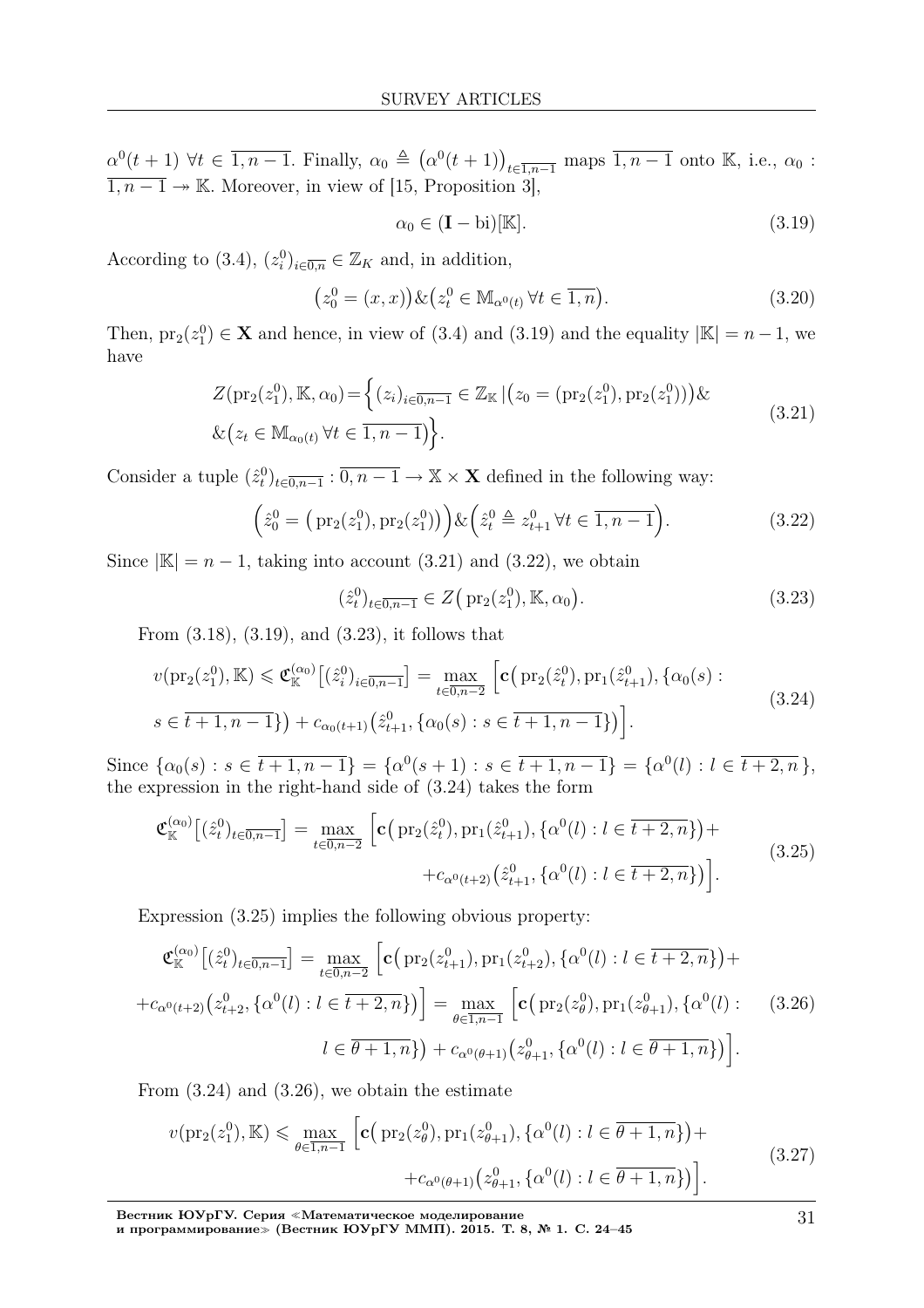From  $(3.17)$  and  $(3.27)$ , we have

$$
\min_{j \in \mathbf{I}(K)} \min_{z \in \mathbb{M}_j} \sup \left( \left\{ \mathbf{c}(x, \text{pr}_1(z), K) + c_j(z, K); v(\text{pr}_2(z), K \setminus \{j\}) \right\} \right) \leq \sup \left( \left\{ \mathbf{c}(x, \text{pr}_1(z_1^0), K) + c_{\alpha^0(1)}(z_1^0, K); \max_{t \in \overline{1, n-1}} \left[ \mathbf{c}(\text{pr}_2(z_t^0), \text{pr}_1(z_{t+1}^0), \left( \mathbf{c}_t^0(z_t^0) \right) : t \in \overline{t+1, n} \right] \right) + c_{\alpha^0(t+1)}(z_{t+1}^0, \{\alpha^0(l) : l \in \overline{t+1, n} \}) \right) \right). \tag{3.28}
$$

Expressions (3.16) and (3.28) yield the inequality

$$
\min_{j\in\mathbf{I}(K)}\min_{z\in\mathbb{M}_j}\sup\left(\left\{\mathbf{c}(x,\text{pr}_1(z),K)+c_j(z,K);v\big(\text{pr}_2(z),K\setminus\{j\}\big)\right\}\right)\leqslant\mathfrak{C}_K^{(\alpha^0)}\big[(z_t^0)_{t\in\overline{0,n}}\big].\tag{3.29}
$$

From  $(3.15)$  and  $(3.29)$ , we obtain the estimate

$$
\min_{j \in \mathbf{I}(K)} \min_{z \in \mathbb{M}_j} \sup \left( \left\{ \mathbf{c}(x, \text{pr}_1(z), K) + c_j(z, K); v \left( \text{pr}_2(z), K \setminus \{j\} \right) \right\} \right) \leqslant v(x, K). \tag{3.30}
$$

Choose and fix an index  $q$  and its OP of entry and exit points  $z$ 

$$
q \in \mathbf{I}(K),\tag{3.31}
$$

$$
\mathbf{z} \in \mathbb{M}_q,\tag{3.32}
$$

such that

$$
\sup \left( \left\{ \mathbf{c}(x, \mathrm{pr}_1(\mathbf{z}), K) + c_q(\mathbf{z}, K); v\left(\mathrm{pr}_2(\mathbf{z}), K \setminus \{q\}\right) \right\} \right) = \min_{j \in \mathbf{I}(K)} \min_{z \in \mathbb{M}_j} \sup \left( \left\{ \mathbf{c}(x, \mathrm{pr}_1(z), K) + c_j(z, K); v\left(\mathrm{pr}_2(z), K \setminus \{j\}\right) \right\} \right).
$$
\n(3.33)

For brevity, set

$$
Q \triangleq K \setminus \{q\}.\tag{3.34}
$$

Expression (3.31) implies that, in particular,  $q \in K$ , whence (see (3.34))  $|Q| = n - 1 \geq 1$ . From  $(3.33)$  and  $(3.34)$  it follows that

$$
\sup \left( \left\{ \mathbf{c}(x, \mathrm{pr}_1(\mathbf{z}), K) + c_q(\mathbf{z}, K); v(\mathrm{pr}_2(\mathbf{z}), Q) \right\} \right) = \n\min \min_{j \in \mathbf{I}(K)} \sup \left( \left\{ \mathbf{c}(x, \mathrm{pr}_1(z), K) + c_j(z, K); v(\mathrm{pr}_2(z), K \setminus \{j\}) \right\} \right).
$$
\n(3.35)

From (3.32), we now obtain

$$
\text{pr}_2(\mathbf{z}) \in \mathbf{M}_q \tag{3.36}
$$

and, in particular,  $pr_2(z) \in X$ ; see (2.6),(3.36). Then,

$$
(\text{pr}_2(\mathbf{z}), Q) \in \mathbf{X} \times \mathfrak{N}.\tag{3.37}
$$

Thus, according to  $(3.7)$  and  $(3.37)$ ,

$$
v(\text{pr}_2(\mathbf{z}), Q) = \min_{\alpha \in (\mathbf{I} - \text{bi})[Q]} \min_{(z_i)_{i \in \overline{0, n-1}} \in Z(\text{pr}_2(\mathbf{z}), Q, \alpha)} \mathfrak{C}_Q^{(\alpha)}[(z_i)_{i \in \overline{0, n-1}}];
$$
(3.38)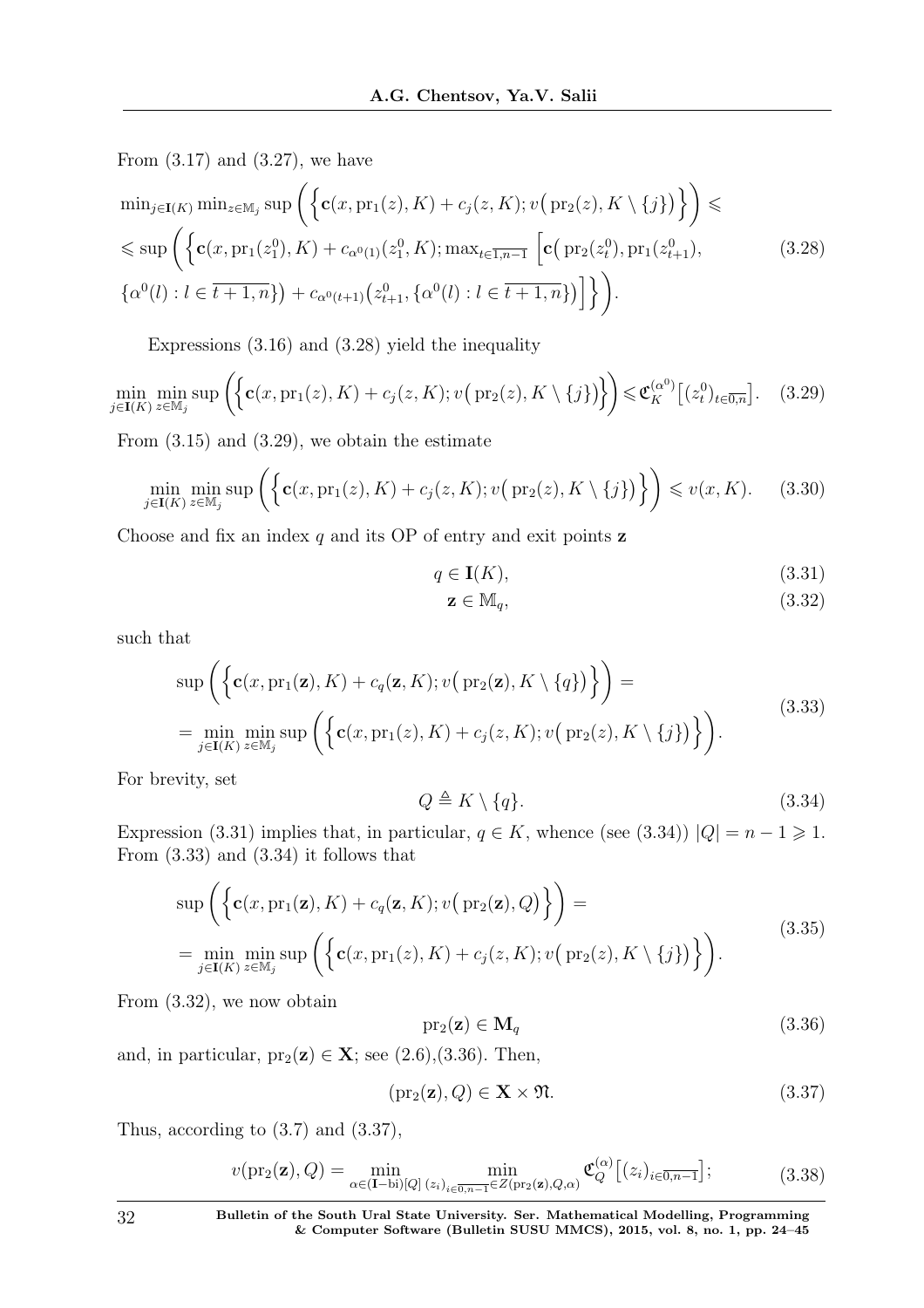here, in view of (3.5), we have the equalities

$$
\mathfrak{C}_Q^{(\alpha)}\Big[(z_i)_{i\in\overline{0,n-1}}\Big] = \max_{t\in\overline{0,n-2}} \Big[\mathbf{c}\Big(\mathrm{pr}_2(z_t),\mathrm{pr}_1(z_{t+1}),\{\alpha(s):s\in\overline{t+1,n-1}\}\Big) +
$$
  
+  $c_{\alpha(t+1)}(z_{t+1},\{\alpha(s):s\in\overline{t+1,n-1}\}\Big)\Big]$   

$$
\forall \alpha \in (\mathbf{I}-\mathrm{bi})[Q] \,\forall (z_i)_{i\in\overline{0,n-1}} \in Z(\mathrm{pr}_2(\mathbf{z}),Q,\alpha).
$$
\n(3.39)

In accordance with (3.38), let us choose and fix a route  $\beta$  and a track  $(h_i)_{i\in\overline{0,n-1}}$ 

$$
\beta \in (\mathbf{I} - \text{bi})[Q],\tag{3.40}
$$

$$
(h_i)_{i \in \overline{0,n-1}} \in Z(\mathrm{pr}_2(\mathbf{z}), Q, \beta), \tag{3.41}
$$

such that

$$
v(\text{pr}_2(\mathbf{z}), Q) = \mathfrak{C}_Q^{(\beta)} \big[ (h_i)_{i \in \overline{0, n-1}} \big], \tag{3.42}
$$

where (see (3.39),(3.40),(3.41))

$$
\mathfrak{C}_Q^{(\beta)}\Big[(h_i)_{i\in\overline{0,n-1}}\Big] = \max_{t\in\overline{0,n-2}} \Big[\mathbf{c}\Big(\mathrm{pr}_2(h_t),\mathrm{pr}_1(h_{t+1}),\{\beta(s):s\in\overline{t+1,n-1}\}\Big) +
$$
\n
$$
+c_{\beta(t+1)}\big(h_{t+1},\{\beta(s):s\in\overline{t+1,n-1}\}\big)\Big].
$$
\n(3.43)

From (3.42) and (3.43), we obtain the following equality

$$
v(\text{pr}_2(\mathbf{z}), Q) = \max_{t \in \overline{0, n-2}} \left[ \mathbf{c}(\text{pr}_2(h_t), \text{pr}_1(h_{t+1}), \{ \beta(s) : s \in \overline{t+1, n-1} \}) + \right. \\
\left. + c_{\beta(t+1)}(h_{t+1}, \{ \beta(s) : s \in \overline{t+1, n-1} \}) \right].
$$
\n(3.44)

Expressions  $(3.33)$ ,  $(3.35)$ , and  $(3.44)$  imply that

$$
\min_{j \in \mathbf{I}(K)} \min_{z \in \mathbb{M}_j} \sup \left( \left\{ \mathbf{c}(x, \text{pr}_1(z), K) + c_j(z, K); v(\text{pr}_2(z), K \setminus \{j\}) \right\} \right) =
$$
\n
$$
= \sup \left( \left\{ \mathbf{c}(x, \text{pr}_1(\mathbf{z}), K) + c_q(\mathbf{z}, K); \max_{t \in \overline{0, n-2}} \left[ \mathbf{c}(\text{pr}_2(h_t), \text{pr}_1(h_{t+1}), \mathbf{c}(\mathbf{z}, \mathbf{z}) \right] \right\} \right),
$$
\n
$$
\left\{ \beta(s) : s \in \overline{t+1, n-1} \right\} + c_{\beta(t+1)}(h_{t+1}, \{ \beta(s) : s \in \overline{t+1, n-1} \}) \right\} \right). \tag{3.45}
$$

Note that  $q \in K$  and, moreover (see (3.34),(3.40)),  $\beta(j) \in K \ \forall j \in \overline{1, n-1}$ . In view of that, let us introduce a mapping

$$
\hat{\beta} : \overline{1, n} \to K,\tag{3.46}
$$

defined by the following conditions:

$$
(\hat{\beta}(1) \triangleq q) \& (\hat{\beta}(j) \triangleq \beta(j-1) \forall j \in \overline{2, n}).
$$
\n(3.47)

Let us show that  $\hat{\beta} \in (bi)[K]$ . To this end, let us start by noticing that, since  $\beta$  maps  $\overline{1, n-1}$  onto Q, we have  $\forall j \in Q \exists s \in \overline{2, n} : j = \hat{\beta}(j)$ . In view of (3.34) and (3.47), we obtain  $K \subset \{\hat{\beta}(l) : l \in \overline{1,n}\},\$ i.e.,  $K = \{\hat{\beta}(l) : l \in \overline{1,n}\}$  (we also took into account  $(3.46)$ ).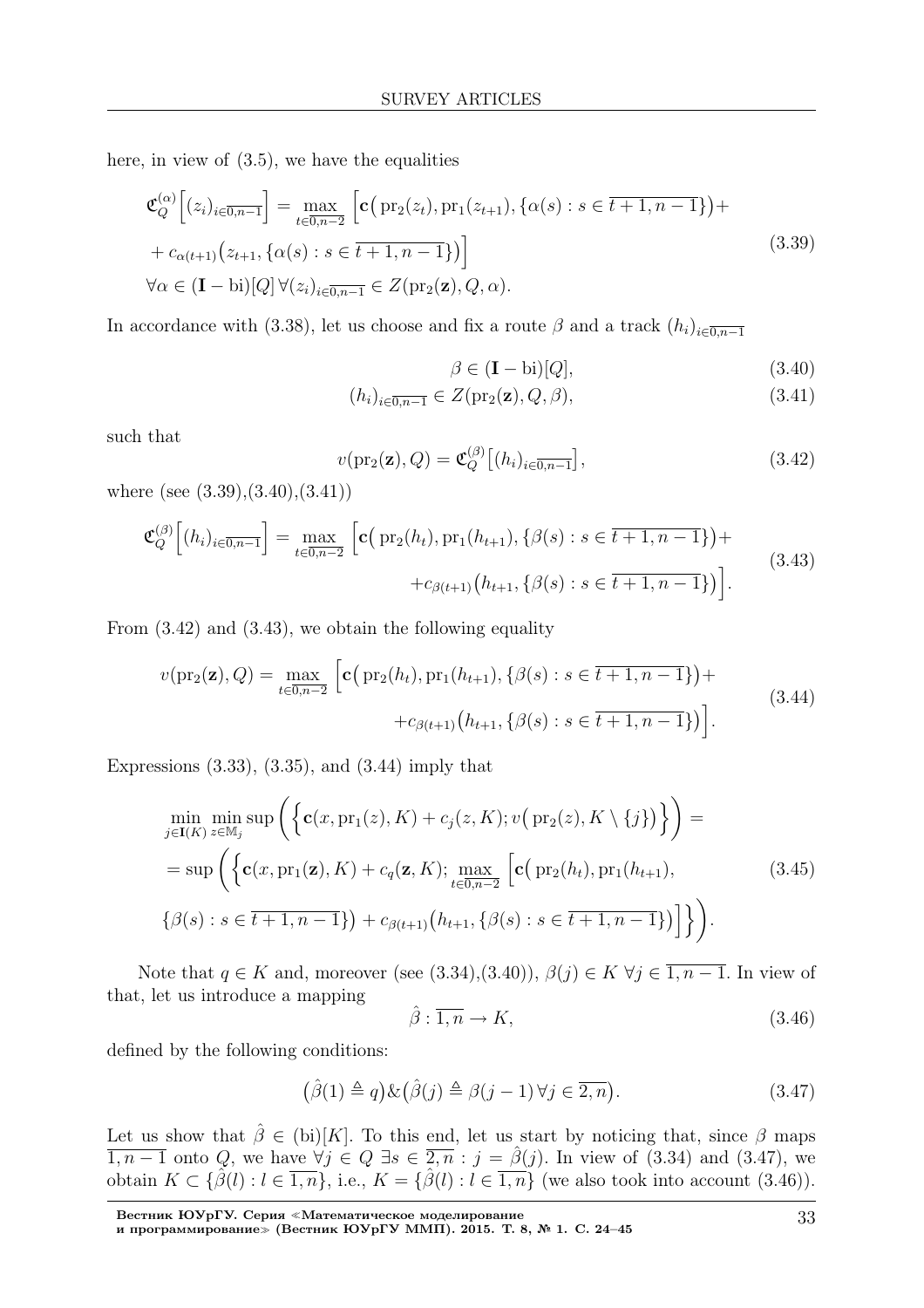Thus,  $\hat{\beta}$  is (see (3.46)) a surjection of  $\overline{1,n}$  onto K. Let us check the injectivity of  $\hat{\beta}$ . Fix indices  $j_* \in \overline{1,n}$  and  $j^* \in \overline{1,n}$  such that

$$
\hat{\beta}(j_*) = \hat{\beta}(j^*). \tag{3.48}
$$

Let  $\nu \triangleq \hat{\beta}(j_*)$ . Then,  $\nu \in K$  and  $\hat{\beta}(j^*) = \nu$ . The two cases below are mutually exclusive:

$$
(\nu = q) \lor (\nu \in Q). \tag{3.49}
$$

a) Let  $\nu = q$ . Since in view of (3.37), (3.40), and (3.47) we have  $\hat{\beta}(j) \in Q$  for  $j \in \overline{2, n}$ , we now see that  $\hat{\beta}(l) \neq q \ \forall l \in \overline{2,n}$ . As  $\hat{\beta}(j_*) = \hat{\beta}(j^*) = q$  in the considered case, we obtain  $j_* = 1 = j^*$ . We proved that

$$
(\nu = q) \Rightarrow (j_* = j^*). \tag{3.50}
$$

b) Let  $\nu \in Q$ . Note that in this case  $(\hat{\beta}(j_*) \in Q) \& (\hat{\beta}(j^*) \in Q)$ . We can therefore conclude from (3.34) and (3.47) that  $j_* \neq 1$  and  $j^* \neq 1$ . Then,  $(j_* \in \overline{2,n}) \& (j^* \in \overline{2,n})$  and hence (see (3.48))  $\beta(j_{*}-1) = \hat{\beta}(j_{*}) = \hat{\beta}(j^{*}) = \beta(j^{*}-1)$ ; since  $\beta$  is injective (see (3.40)),  $j_* = j^*$ . Thus,  $(\nu \in Q) \Rightarrow (j_* = j^*)$ . Taking into account (3.49) and (3.50), we obtain the equality  $j_* = j^*$  for all cases. Thus (see (3.48)),  $(\hat{\beta}(j_*) = \hat{\beta}(j^*)) \Rightarrow (j_* = j^*)$ . Since the choice of  $j_*$  and  $j^*$  was arbitrary, we have proved the injectivity of  $\hat{\beta}$ , whence, finally,

$$
\hat{\beta} \in (\text{bi})[K],\tag{3.51}
$$

i.e.,  $\hat{\beta}$  is a partial route. Let us prove that it is crossing-out feasible:

$$
\hat{\beta} \in (\mathbf{I} - \text{bi})[K].\tag{3.52}
$$

Indeed, let  $\gamma \in \overline{1,n}$  (recall that  $|K| = n$ ); consider the set  $\Gamma \triangleq {\hat{\beta}(t) : t \in \overline{\gamma,n}}$ . The two following cases are mutually exclusive:

$$
(\gamma = 1) \lor (\gamma \in \overline{2, n}). \tag{3.53}
$$

a') Firstly, let  $\gamma = 1$ . Then,  $\overline{\gamma, n} = \overline{1, n}$  and, by virtue of surjectivity of  $\hat{\beta}$ , we have  $\Gamma = {\hat{\beta}(t) : t \in \overline{1,n}} = K$ ; hence, in view of (3.31),  $q \in I(\Gamma)$  and, according to (3.47),  $\hat{\beta}(1) \in I(\Gamma)$ , where  $\hat{\beta}(1) = \hat{\beta}(\gamma)$ . Thus, we have proved the implication

$$
(\gamma = 1) \Rightarrow (\hat{\beta}(\gamma) \in \mathbf{I}(\Gamma)). \tag{3.54}
$$

b') Now, let  $\gamma \in \overline{2,n}$ . Then,  $\gamma - 1 \in \overline{1,n-1}$ . Therefore, we can consider the index

$$
\hat{\beta}(\gamma) = \beta(\gamma - 1) \in Q \tag{3.55}
$$

(see  $(3.40)$ ). Then, according to  $(3.2)$ ,  $(3.40)$ , and  $(3.55)$ ,

$$
\hat{\beta}(\gamma) \in \mathbf{I}(\{\beta(t) : t \in \overline{\gamma - 1, n - 1}\}).\tag{3.56}
$$

Let us introduce the set

$$
\Gamma_0 \triangleq \{ \beta(t) : t \in \overline{\gamma - 1, n - 1} \} \in \mathcal{P}'(Q). \tag{3.57}
$$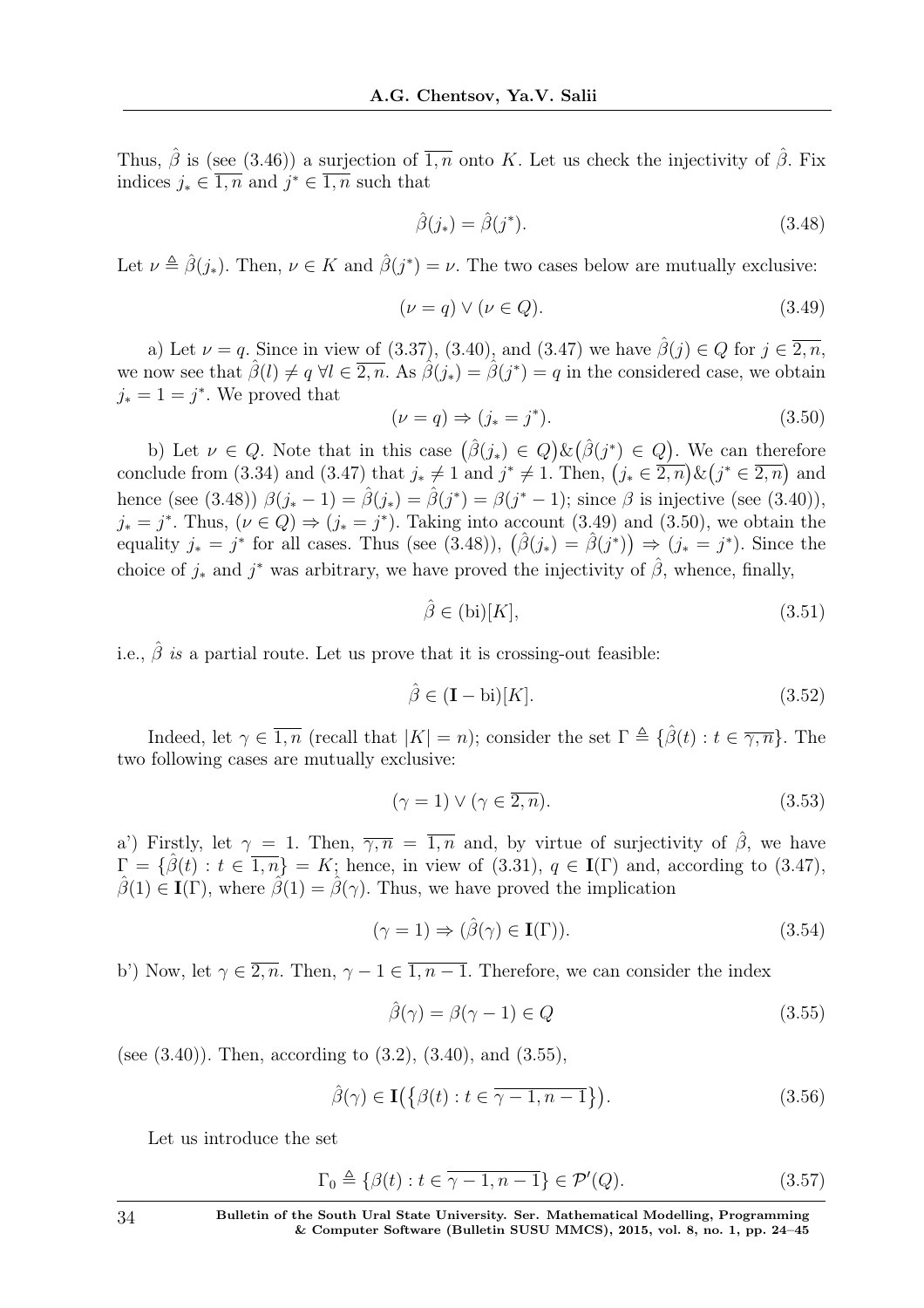Show that  $\Gamma = \Gamma_0$ . Indeed, let  $y_* \in \Gamma$  and let  $t_* \in \overline{\gamma, n}$  be such that

$$
y_* = \hat{\beta}(t_*) \tag{3.58}
$$

Then, since  $2 \leq \gamma$ , we also know that  $t_* \in \overline{2,n}$ ,  $t_* - 1 \in \overline{1,n-1}$ , and  $\hat{\beta}(t_*) = \beta(t_* - 1)$ , i.e.,  $y_* = \beta(t_* - 1)$  in view of (3.58). On the other hand, we chose  $t_*$  such that  $t_* - 1 \in$  $\overline{\gamma-1,n-1}$ , whence (see (3.57))  $\beta(t_*-1) \in \Gamma_0$  and, therefore,  $y_* \in \Gamma_0$ . Since the choice of y<sup>∗</sup> was arbitrary, we have found out that

$$
\Gamma \subset \Gamma_0. \tag{3.59}
$$

Now, let  $y_0 \in \Gamma_0$  and let  $t_0 \in \overline{\gamma-1, n-1}$  implement the equality

$$
y_0 = \beta(t_0). \tag{3.60}
$$

In addition,  $t_0 + 1 \in \overline{\gamma, n}$  and, by definition of Γ, we have the inclusion

$$
\hat{\beta}(t_0 + 1) \in \Gamma. \tag{3.61}
$$

In addition to this,  $2 \le \gamma \le t_0 + 1$  and, therefore,  $t_0 + 1 \in \overline{2, n}$ , hence (see (3.47))  $\hat{\beta}(t_0+1) = \beta(t_0)$  and, by (3.60),  $y_0 = \hat{\beta}(t_0+1)$ ; therefore, (3.61) implies that  $y_0 \in \Gamma$ . Since the choice of  $y_0$  was arbitrary, we have proven that  $\Gamma_0 \subset \Gamma$ , and hence, in view of (3.59), we obtain the desired

$$
\Gamma = \Gamma_0,\tag{3.62}
$$

where, in accordance with (3.56) and (3.57), we have the inclusion  $\hat{\beta}(\gamma) \in I(\Gamma_0)$ , which means (see (3.62)) that  $\hat{\beta}(\gamma) \in I(\Gamma)$  for  $\gamma \in \overline{2,n}$  as well. Thus, we have proven the implication  $(\gamma \in \overline{2,n}) \Rightarrow (\hat{\beta}(\gamma) \in I(\Gamma))$ . In view of (3.53) and (3.54), we have the inclusion  $\hat{\beta}(\gamma) \in I(\Gamma)$  in all possible cases, i.e.,  $\hat{\beta}(\gamma) \in I(\{\hat{\beta}(t) : t \in \overline{\gamma, n}\})$ . Since the choice of  $\gamma$  was arbitrary, we have proven that

$$
\hat{\beta}(s) \in \mathbf{I}\big(\{\hat{\beta}(t) : t \in \overline{s, n}\}\big) \,\,\forall s \in \overline{1, n}.\tag{3.63}
$$

From (3.51) and (3.63), we obtain (see (3.2)) the desired property (3.52), i.e., now  $\hat{\beta} \in$  $(I - bi)[K]$ . Note that (3.4) and (3.41) imply that  $(h_i)_{i \in \overline{0,n-1}} \in \mathbb{Z}_Q$ , i.e.,

$$
(h_i)_{i \in \overline{0,n-1}} : \overline{0,n-1} \to \mathbb{X} \times \mathbf{X}.
$$
\n(3.64)

According to (3.4) and (3.41),

$$
\left(h_0 = (\text{pr}_2(\mathbf{z}), \text{pr}_2(\mathbf{z}))\right) \& \left(h_t \in \mathbb{M}_{\beta(t)} \,\forall t \in \overline{1, n-1}\right). \tag{3.65}
$$

Note that from (3.65) we have the OPs

$$
h_{t-1} \in \mathbb{M}_{\beta(t-1)} \,\,\forall t \in \overline{2, n}.\tag{3.66}
$$

We also have (see  $(3.47),(3.66)$ ) the following property:

$$
h_{t-1} \in \mathbb{M}_{\hat{\beta}(t)} \,\,\forall t \in \overline{2, n}.\tag{3.67}
$$

Вестник ЮУрГУ. Серия <sup>≪</sup>Математическое моделирование и программирование» (Вестник ЮУрГУ ММП). 2015. Т. 8, № 1. С. 24-45 35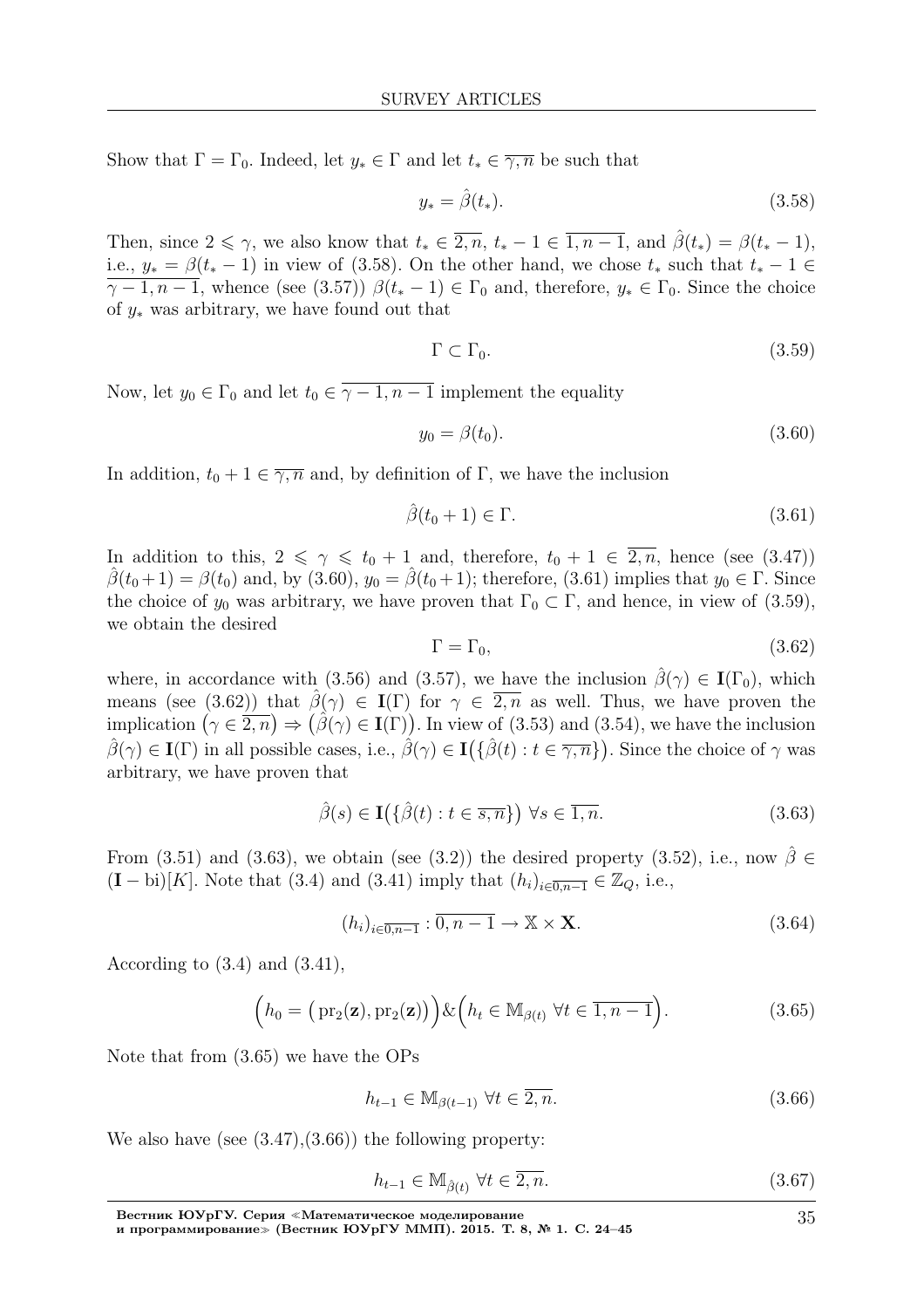Note that  $\overline{1,n} = \{1\} \cup \overline{2,n}$  and  $\overline{0,n} = \{0\} \cup \overline{1,n} = \{0\} \cup \{1\} \cup \overline{2,n}$ . In view of (3.64), we may now consider a tuple  $(\hat{h}_t)_{t\in\overline{0,n}} : \overline{0,n} \to \mathbb{X} \times \mathbf{X}$  defined by conditions

$$
(\hat{h}_0 \triangleq (x, x)) \& (\hat{h}_1 \triangleq \mathbf{z}) \& (\hat{h}_t \triangleq h_{t-1} \ \forall t \in \overline{2, n}). \tag{3.68}
$$

Clearly (since  $n = |K|$ ),

$$
(\hat{h}_t)_{t \in \overline{0,n}} \in \mathbb{Z}_K. \tag{3.69}
$$

Then, (3.32) and (3.68) imply that  $\hat{h}_1 \in \mathbb{M}_q$ , whence, taking into account (3.47), we obtain

$$
\hat{h}_1 \in \mathbb{M}_{\hat{\beta}(1)}.\tag{3.70}
$$

Then, (3.4) and (3.41) imply that  $h_t \in \mathbb{M}_{\beta(t)}$   $\forall t \in \overline{1, n-1}$ . Then, expression (3.68), yields  $\hat{h}_t \in \mathbb{M}_{\beta(t-1)} \ \forall t \in \overline{2,n}$ . Using  $(3.47)$ , we conclude that  $\hat{h}_t \in \mathbb{M}_{\hat{\beta}(t)} \ \forall t \in \overline{2,n}$ . In view of (3.70) and the last property, we obtain the system of inclusions

$$
\hat{h}_t \in \mathbb{M}_{\hat{\beta}(t)} \,\,\forall t \in \overline{1,n}.\tag{3.71}
$$

From (3.68), (3.69), and (3.71), we conclude that

$$
(\hat{h}_t)_{t \in \overline{0,n}} \in \mathbb{Z}_K : (\hat{h}_0 = (x,x)) \& (\hat{h}_t \in \mathbb{M}_{\hat{\beta}(t)} \; \forall t \in \overline{1,n}). \tag{3.72}
$$

But in this case, (3.4) and (3.72) imply that

$$
(\hat{h}_t)_{t \in \overline{0,n}} \in Z(x, K, \hat{\beta}). \tag{3.73}
$$

In accordance with (3.52) and (3.73), we see that the OP  $(\hat{\beta},(\hat{h}_t)_{t\in\overline{0,n}})$  is an FS of the considered partial problem, therefore (see (3.7)),

$$
v(x,K) \leqslant \mathfrak{C}_K^{(\hat{\beta})} \Big[ (\hat{h}_t)_{t \in \overline{0,n}} \Big]. \tag{3.74}
$$

In view of  $(3.5), (3.52),$  and  $(3.73),$  we have

$$
\mathfrak{C}_{K}^{(\hat{\beta})} \Big[ (\hat{h}_{t})_{t \in \overline{0,n}} \Big] = \max_{t \in \overline{0,n-1}} \Big[ \mathbf{c} \big( \operatorname{pr}_{2}(\hat{h}_{t}), \operatorname{pr}_{1}(\hat{h}_{t+1}), \{ \hat{\beta}(s) : s \in \overline{t+1,n} \} \big) + c_{\hat{\beta}(t+1)} (\hat{h}_{t+1}, \{ \hat{\beta}(s) : s \in \overline{t+1,n} \} ) \Big] \in [0, \infty[.
$$
\n(3.75)

Consequently, from (3.68) and (3.75), we conclude that

$$
\mathfrak{C}_{K}^{(\hat{\beta})}\Big[(\hat{h}_{t})_{t\in\overline{0,n}}\Big] = \sup\Big(\Big\{\mathbf{c}\big(x,\mathrm{pr}_{1}(\hat{h}_{1}),\{\hat{\beta}(s):s\in\overline{1,n}\}\big) + c_{\hat{\beta}(1)}(\hat{h}_{1},\{\hat{\beta}(s):s\in\overline{1,n}\});
$$
\n
$$
\max_{t\in\overline{1,n-1}}\Big[\mathbf{c}\big(\mathrm{pr}_{2}(\hat{h}_{t}),\mathrm{pr}_{1}(\hat{h}_{t+1}),\{\hat{\beta}(s):s\in\overline{t+1,n}\}\big) + c_{\hat{\beta}(t+1)}(\hat{h}_{t+1},\{\hat{\beta}(s):s\in\overline{t+1,n}\})\Big]\Big\}\Big).
$$

In view of  $n = |K|$ , expression (3.51) yields  $\{\hat{\beta}(s) : s \in \overline{1,n}\} = K$ . Using that, from (3.46),  $(3.68), (3.74),$  and  $(3.75),$  we obtain the inequality

$$
v(x,K) \leq \sup\left(\left\{\mathbf{c}(x,\text{pr}_1(\mathbf{z}),K) + c_q(\mathbf{z},K); \max_{t\in\overline{1,n-1}}\left[\mathbf{c}(\text{pr}_2(\hat{h}_t),\text{pr}_1(\hat{h}_{t+1}),\right.\right.\right.\\ \left.\left.\left\{\hat{\beta}(s):s\in\overline{t+1,n}\}\right) + c_{\hat{\beta}(t+1)}(\hat{h}_{t+1},\{\hat{\beta}(s):s\in\overline{t+1,n}\})\right]\right\}\right).
$$
\n(3.76)

36 Bulletin of the South Ural State University. Ser. Mathematical Modelling, Programming & Computer Software (Bulletin SUSU MMCS), 2015, vol. 8, no. 1, pp. 24–45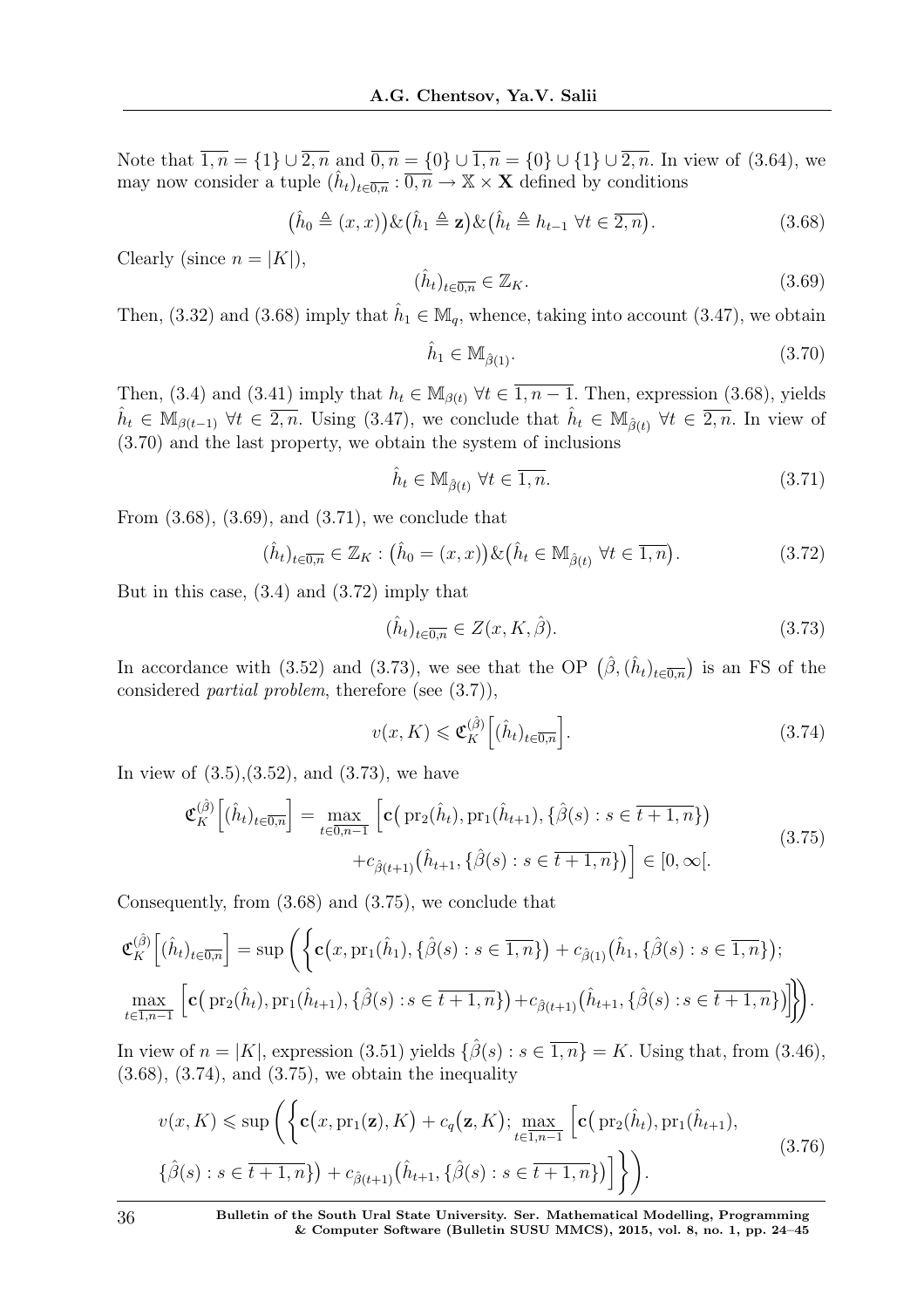Consider the transformation of the expression

$$
\max_{t \in \overline{1,n-1}} \left[ \mathbf{c} (\mathrm{pr}_2(\hat{h}_t), \mathrm{pr}_1(\hat{h}_{t+1}), \{ \hat{\beta}(s) : s \in \overline{t+1, n} \}) + c_{\hat{\beta}(t+1)}(\hat{h}_{t+1}, \{ \hat{\beta}(s) : s \in \overline{t+1, n} \}) \right] \in [0, \infty[.
$$

To this end, note that, according to (3.68),

$$
\mathbf{c}(\mathrm{pr}_2(\hat{h}_1), \mathrm{pr}_1(\hat{h}_2), \{\hat{\beta}(s) : s \in \overline{2, n}\}) = \mathbf{c}(\mathrm{pr}_2(\mathbf{z}), \mathrm{pr}_1(h_1), \{\hat{\beta}(s) : s \in \overline{2, n}\}).
$$
 (3.77)

However, (3.65) implies that  $pr_2(z) = pr_2(h_0)$ . Then, (3.77) yields the equality

$$
\mathbf{c}(\mathrm{pr}_2(\hat{h}_1), \mathrm{pr}_1(\hat{h}_2), \{\hat{\beta}(s) : s \in \overline{2, n}\}) = \mathbf{c}(\mathrm{pr}_2(h_0), \mathrm{pr}_1(h_1), \{\hat{\beta}(s) : s \in \overline{2, n}\}).
$$
 (3.78)

Moreover, (3.65) implies that (see (3.47))  $c_{\hat{\beta}(2)}(\hat{h}_2, \{\hat{\beta}(s) : s \in \overline{2,n}\}) = c_{\beta(1)}(h_1, \{\hat{\beta}(s) : s \in \overline{2,n}\})$  $s \in \overline{2,n}$ ). Taking into account (3.78), we obtain

$$
\mathbf{c}(\mathrm{pr}_2(\hat{h}_1),\mathrm{pr}_1(\hat{h}_2),\{\hat{\beta}(s):s\in\overline{2,n}\})+c_{\hat{\beta}(2)}(\hat{h}_2,\{\hat{\beta}(s):s\in\overline{2,n}\})=\n= \mathbf{c}(\mathrm{pr}_2(h_0),\mathrm{pr}_1(h_1),\{\hat{\beta}(s):s\in\overline{2,n}\})+c_{\beta(1)}(h_1,\{\hat{\beta}(s):s\in\overline{2,n}\}).
$$

This equality can be transformed into the following expression: if  $t \in \overline{1, n-1}$ , then, for  $t=1$ ,

$$
\mathbf{c}(\text{pr}_2(\hat{h}_t), \text{pr}_1(\hat{h}_{t+1}), \{\hat{\beta}(s) : s \in \overline{t+1, n}\}) + c_{\hat{\beta}(t+1)}(\hat{h}_{t+1}, \{\hat{\beta}(s) : s \in \overline{t+1, n}\}) =
$$
\n
$$
= \mathbf{c}(\text{pr}_2(h_{t-1}), \text{pr}_1(h_t), \{\hat{\beta}(s) : s \in \overline{t+1, n}\}) + c_{\beta(t)}(h_t, \{\hat{\beta}(s) : s \in \overline{t+1, n}\}).
$$
\n(3.79)

Choose arbitrary  $\tau \in \overline{2, n-1}$ . Then,  $\tau - 1 \in \overline{1, n-2}$  and  $\tau + 1 \in \overline{3, n}$ . From (3.47), we now have, in particular,

$$
\hat{\beta}(\tau + 1) = \beta(\tau) \in K. \tag{3.80}
$$

Then, (3.68) implies the following representations:

$$
(\hat{h}_{\tau} = h_{\tau-1}) \& (\hat{h}_{\tau+1} = h_{\tau}). \tag{3.81}
$$

Thus (see  $(3.80), (3.81)$ ) we obtain

$$
\mathbf{c}(\mathrm{pr}_2(\hat{h}_{\tau}), \mathrm{pr}_1(\hat{h}_{\tau+1}), \{\hat{\beta}(s) : s \in \overline{\tau+1, n}\}) + c_{\hat{\beta}(\tau+1)}(\hat{h}_{\tau+1}, \{\hat{\beta}(s) : s \in \overline{\tau+1, n}\}) =
$$
\n
$$
= \mathbf{c}(\mathrm{pr}_2(h_{\tau-1}), \mathrm{pr}_1(h_{\tau}), \{\hat{\beta}(s) : s \in \overline{\tau+1, n}\}) + c_{\beta(\tau)}(h_{\tau}, \{\hat{\beta}(s) : s \in \overline{\tau+1, n}\}).
$$
\n(3.82)

Since the choice of  $\tau$  was arbitrary, we proved that

$$
\mathbf{c}(\text{pr}_2(\hat{h}_t), \text{pr}_1(\hat{h}_{t+1}), \{\hat{\beta}(s) : s \in \overline{t+1, n}\}) + c_{\hat{\beta}(t+1)}(\hat{h}_{t+1}, \{\hat{\beta}(s) : s \in \overline{t+1, n}\})
$$
\n
$$
= \mathbf{c}(\text{pr}_2(h_{t-1}), \text{pr}_1(h_t), \{\hat{\beta}(s) : s \in \overline{t+1, n}\}) + c_{\beta(t)}(h_t, \{\hat{\beta}(s) : s \in \overline{t+1, n}\}) \forall t \in \overline{2, n-1}.
$$
\n(3.83)

From (3.79) and (3.83), we conclude that

$$
\mathbf{c}(\text{pr}_2(\hat{h}_t), \text{pr}_1(\hat{h}_{t+1}), \{\hat{\beta}(s) : s \in \overline{t+1, n}\}) + c_{\hat{\beta}(t+1)}(\hat{h}_{t+1}, \{\hat{\beta}(s) : s \in \overline{t+1, n}\}) = \n= \mathbf{c}(\text{pr}_2(h_{t-1}), \text{pr}_1(h_t), \{\hat{\beta}(s) : s \in \overline{t+1, n}\}) + \n+ c_{\beta(t)}(h_t, \{\hat{\beta}(s) : s \in \overline{t+1, n}\}) \ \forall t \in \overline{1, n-1}.
$$
\n(3.84)

Вестник ЮУрГУ. Серия <sup>≪</sup>Математическое моделирование и программирование» (Вестник ЮУрГУ ММП). 2015. Т. 8, № 1. С. 24-45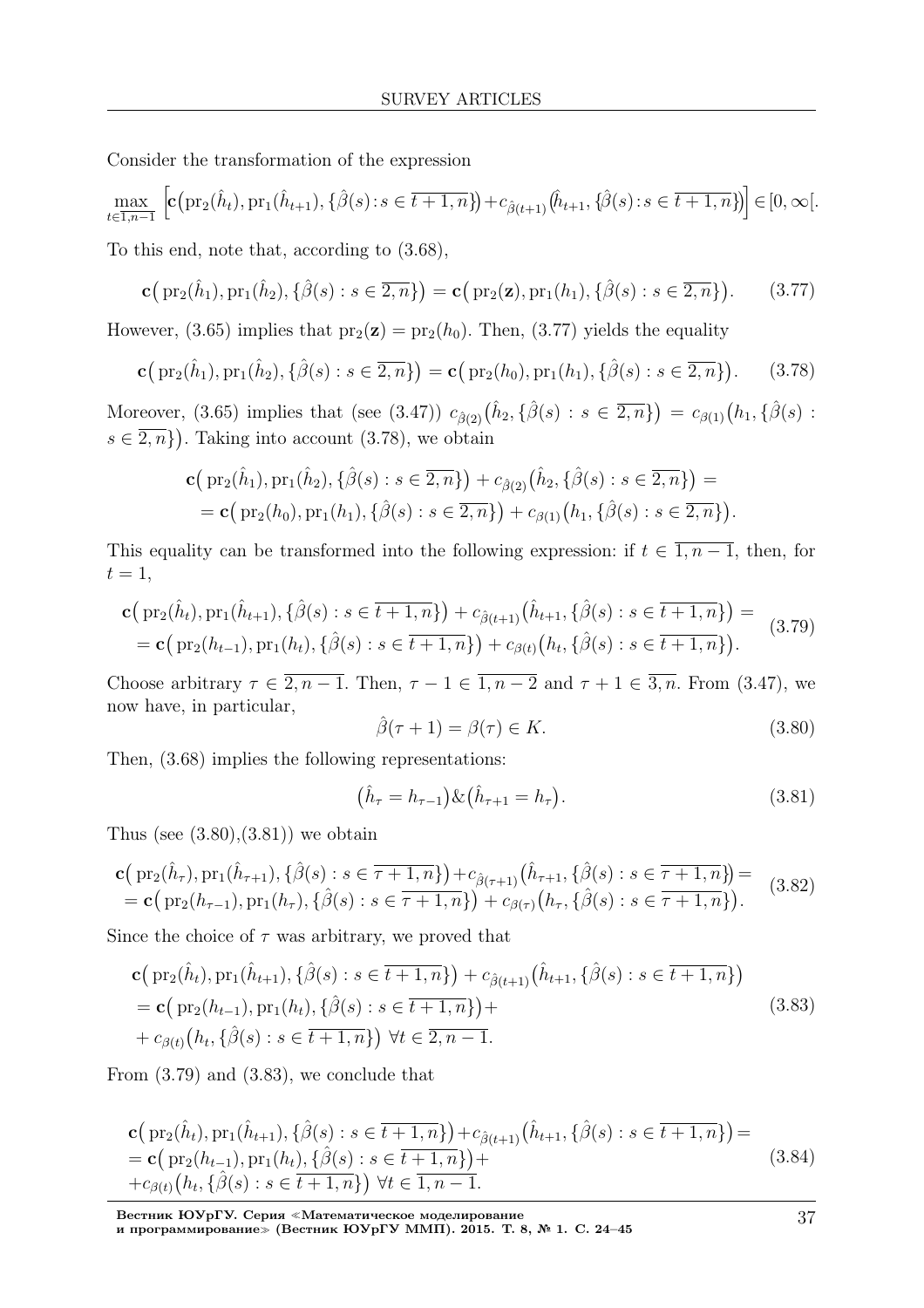Let us now consider the set  $\{\hat{\beta}(s) : s \in \overline{t^{\sharp}+1,n}\}\$  for  $t^{\sharp} \in \overline{1,n-1}$ . Then, for  $s \in$  $\overline{t^{4}+1,n}$ , we have  $s \in \overline{2,n}$ , whence (see (3.47))  $\hat{\beta}(s) = \beta(s-1)$ , where  $s-1 \in \overline{t^{4}, n-1}$ . In particular, we have  $s - 1 \in \overline{1, n - 1}$   $\forall s \in t^{\sharp} + 1, n$ . Thus (see(3.40)) we may define the indices

$$
\beta(s-1) \in Q \,\,\forall s \in \overline{t^{\natural}+1, n}.\tag{3.85}
$$

Therefore, we have the set  $\{\beta(s-1) : s \in \overline{t^{\natural}+1,n}\}\in \mathcal{P}'(Q)$ ; recall that  $t^{\natural}+1 \leq n$ . Returning to (3.85), note that  $t^{\sharp}, n-1$  is a nonempty subset of  $\overline{1, n-1}$  (by the choice of  $t^{\natural}$ ), thus  $\beta(l) \in Q$   $\forall l \in \overline{t^{\natural}, n-1}$ . Therefore, we also have the set  $\mathbb{B} \triangleq {\beta(l)} : l \in$  $\overline{t^{\natural}, n-1} \in \mathcal{P}'(Q)$  and the set  $\mathbf{B} \triangleq \{ \hat{\beta}(l) : l \in \overline{t^{\natural}+1,n} \} \in \mathcal{P}'(K)$ . In any case,  $\overline{\mathbb{B}}$  and  $\mathbf{B}$ are not empty. Let us prove that they are identical. Let  $p \in \mathbb{B}$ . Then,  $p \in Q$  and, for a certain  $l_* \in t^{\natural}, n-1$ ,

$$
p = \beta(l_*)\tag{3.86}
$$

Then,  $l_* \in \overline{1, n-1}$ ,  $l^* \triangleq l_* + 1 \in \overline{2, n}$  and, according to  $(3.46), \hat{\beta}(l^*) \in K$ ; however,  $(3.47)$ implies that  $\hat{\beta}(l^*) = \beta(l^*-1) = \beta(l_*) = p$ . Nevertheless,  $l^* \in \overline{t^{\natural}+1,n}$ , whence  $\hat{\beta}(l^*) \in \mathbf{B}$ . Thus  $p \in \mathbf{B}$ , which completes the testing of the inclusion

$$
\mathbb{B} \subset \mathbf{B}.\tag{3.87}
$$

Now, let  $\widetilde{p} \in \mathbf{B}$ . Then,  $\widetilde{p} \in K$  and, for a certain  $\widetilde{l}_* \in \overline{t^{\natural}+1,n}$ , we have the equality

$$
\widetilde{p} = \widehat{\beta}(\widetilde{l}_*). \tag{3.88}
$$

In particular,  $\tilde{l}_* \in \overline{2,n}$ ,  $\tilde{l}^* \triangleq \tilde{l}_* - 1 \in \overline{1,n-1}$  and, according to  $(3.47)$ ,  $\tilde{p} = \hat{\beta}(\tilde{l}_*) =$  $\beta(\tilde{l}_* - 1) = \beta(\tilde{l}_*^*)$ . However, by the choice of  $\tilde{l}_*$ , we have  $\tilde{l}^* = \tilde{l}_* - 1 \in \tilde{t}^{\sharp}, n - 1$ , whence (see (3.88))  $\widetilde{p} = \beta(\widetilde{l}^*) \in \mathbb{B}$ . We established the inclusion

$$
\mathbf{B} \subset \mathbb{B}.\tag{3.89}
$$

In view of (3.87) and (3.89), we obtain the desired equality

$$
\mathbb{B} = \mathbf{B}.\tag{3.90}
$$

In other words, (3.90) implies that  $\{\hat{\beta}(s) : s \in \overline{t^{\sharp}+1,n}\} = {\beta(l) : l \in \overline{t^{\sharp}, n-1}}$ . Since the choice of  $t^{\sharp}$  was arbitrary, we have established that  $\{\hat{\beta}(s): s \in \overline{t+1,n}\} = \{\beta(l): l \in$  $\overline{t, n-1}$   $\forall t \in \overline{1, n-1}$ . But in this case, (3.84) implies that

$$
\mathbf{c}(\mathrm{pr}_2(\hat{h}_t),\mathrm{pr}_1(\hat{h}_{t+1}),\{\hat{\beta}(s):s\in\overline{t+1,n}\})+c_{\hat{\beta}(t+1)}(\hat{h}_{t+1},\{\hat{\beta}(s):s\in\overline{t+1,n}\})=\mathbf{c}(\mathrm{pr}_2(h_{t-1}),\mathrm{pr}_1(h_t),\{\beta(l):l\in\overline{t,n-1}\})+c_{\beta(t)}(h_t,\{\beta(l):l\in\overline{t,n-1}\}) \,\,\forall t\in\overline{1,n-1}.
$$

In view of that, we have the following equality:

$$
\max_{t \in \overline{1,n-1}} \left[ \mathbf{c} \big( \operatorname{pr}_2(\hat{h}_t), \operatorname{pr}_1(\hat{h}_{t+1}), \{ \hat{\beta}(s) : s \in \overline{t+1,n} \} \big) + c_{\hat{\beta}(t+1)} (\hat{h}_{t+1}, \{ \hat{\beta}(s) : s \in \overline{t+1,n} \}) \right] = \max_{\xi \in \overline{0,n-2}} \left[ \mathbf{c} \big( \operatorname{pr}_2(h_\xi), \operatorname{pr}_1(h_{\xi+1}), \{ \beta(l) : l \in \xi+1,n-1 \} \big) + c_{\beta(\xi+1)} (h_{\xi+1}, \{ \beta(l) : l \in \overline{\xi+1,n-1} \}) \right].
$$
\n(3.91)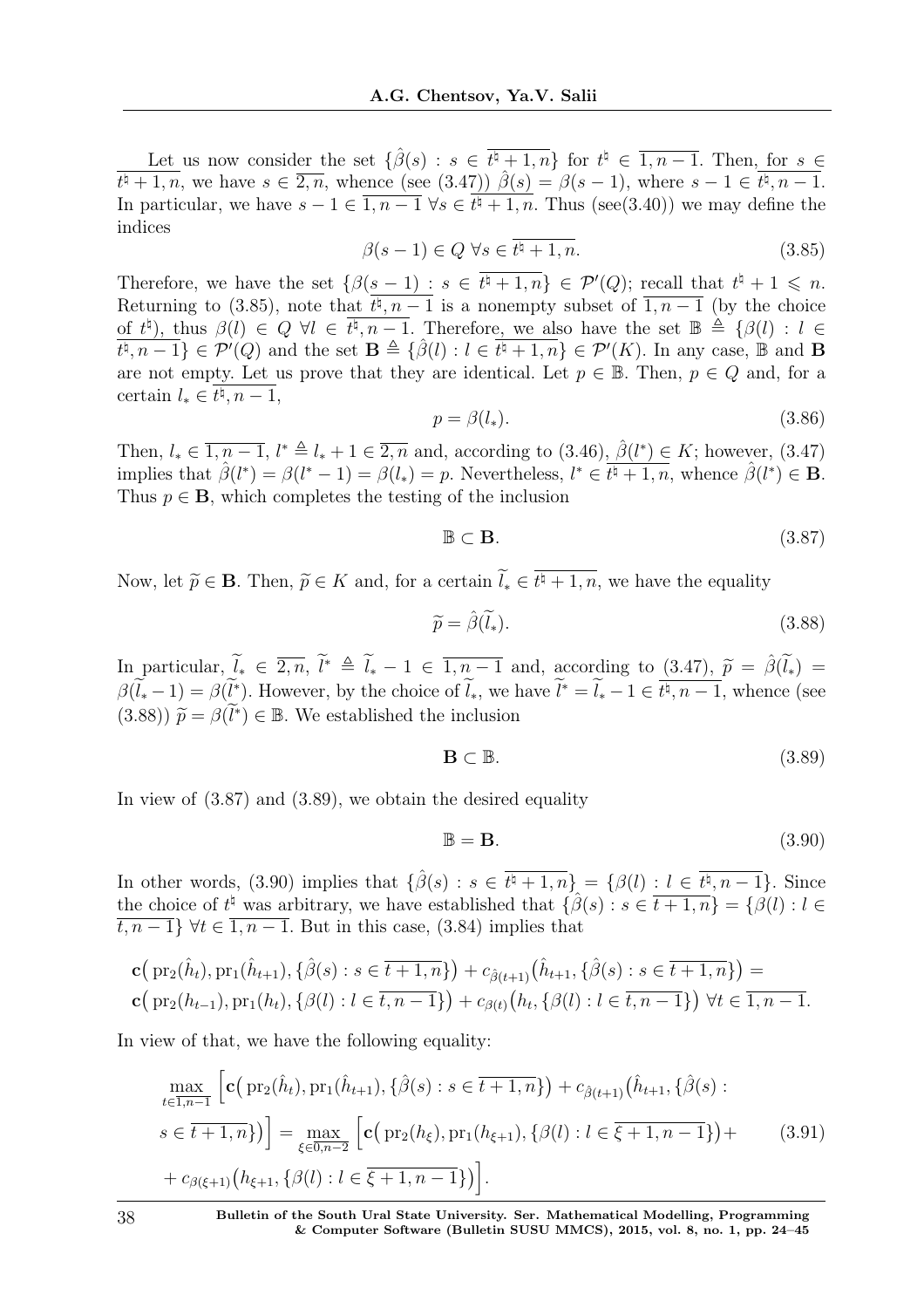From  $(3.43)$  and  $(3.91)$ , we have

$$
\max_{t \in \overline{1,n-1}} \left[ \mathbf{c} \big( \operatorname{pr}_2(\hat{h}_t), \operatorname{pr}_1(\hat{h}_{t+1}), \{ \hat{\beta}(s) : s \in \overline{t+1,n} \} \big) + c_{\hat{\beta}(t+1)} (\hat{h}_{t+1}, \{ \hat{\beta}(s) : s \in \overline{t+1,n} \}) \right] =
$$
\n
$$
= \mathfrak{C}_Q^{(\beta)} \left[ (h_i)_{i \in \overline{0,n-1}} \right].
$$

Then, (3.76) implies the estimate  $v(x, K) \leq \sup \left( \left\{ c(x, pr_1(\mathbf{z}), K) + c_q(\mathbf{z}, K) \right\} \right)$  $\mathfrak{C}^{(\beta)}_\cap$  $\{G_{Q}^{(\beta)}[(h_i)_{i\in\overline{0,n-1}}]\}$ , whence, in its own turn, we obtain, in view of (3.42), the inequality

$$
v(x, K) \leqslant \sup \Big( \Big\{ \mathbf{c}(x, \mathrm{pr}_1(\mathbf{z}), K) + c_q(\mathbf{z}, K); v(\mathrm{pr}_2(\mathbf{z}), Q) \Big\} \Big). \tag{3.92}
$$

Now, taking into account (3.35), we obtain

$$
v(x,K) \leq \min_{j\in\mathbf{I}(K)} \min_{z\in\mathbb{M}_j} \sup\left( \left\{ \mathbf{c}(x,\text{pr}_1(z),K) + c_j(z,K); v\big(\text{pr}_2(z),K\setminus\{j\} \big) \right\} \right). \tag{3.93}
$$

From (3.30) and (3.93), we get the desired equality

$$
v(x, K) = \min_{j \in \mathbf{I}(K)} \min_{z \in \mathbb{M}_j} \sup \Big( \Big\{ \mathbf{c}(x, \text{pr}_1(z), K) + c_j(z, K); v \big( \text{pr}_2(z), K \setminus \{j\} \big) \Big\} \Big)
$$

for the case of  $n \in \overline{2, N}$ . In other words,

$$
\left(n \in \overline{2,N}\right) \Rightarrow
$$
\n
$$
\left(v(x,K) = \min_{j \in \mathbf{I}(K)} \min_{z \in \mathbb{M}_j} \sup \left( \left\{ \mathbf{c}(x, \text{pr}_1(z), K) + c_j(z,K); v\left(\text{pr}_2(z), K \setminus \{j\}\right) \right\} \right) \right).
$$

In view of  $(3.12)$ , we have equality  $(3.11)$  in all possible cases.

From (3.9) and Theorem 1, it follows that

$$
V = \min_{j \in \mathbf{I}(\overline{1,N})} \min_{z \in \mathbb{M}_j} \sup \left( \left\{ \mathbf{c}(x^0, \text{pr}_1(z), \overline{1,N}) + c_j(z, \overline{1,N}); v\left(\text{pr}_2(z), \overline{1,N} \setminus \{j\} \right) \right\} \right). \tag{3.94}
$$

## 4. Economical Dynamic Programming

In this section, we use the construction from [16], which stems from constructions of [13, §4.9]; however, in [13] and [16], the criterion was additive, whence the need to adapt the mentioned construction of [16] to the problem considered in this paper. Following [13,16], let us introduce the family

$$
\mathcal{G} \triangleq \Big\{ K \in \mathfrak{N} \, | \, \forall z \in \mathbf{K} \, (\text{pr}_1(z) \in K) \Rightarrow (\text{pr}_2(z) \in K) \Big\},\tag{4.1}
$$

 $\{K \in \mathcal{G} \mid s = |K|\}$   $\forall s \in \overline{1, N}$ . The tuple  $(\mathcal{G}_s)_{s \in \overline{1, N}}$  evidently defines an (ordered) partition elements of which (finite subsets of  $\overline{1,N}$ ) are called *feasible (task) lists*. Assume  $\mathcal{G}_s \triangleq$ of G (4.1). Under this partition,  $\mathcal{G}_N = {\overline{1,N}}$  (the singleton reflecting the *complete* task list) and  $\mathcal{G}_1 = \{ \{t\} : t \in \overline{1,N} \setminus {\{\mathbf{K}_1\}} \}$ , where  $\mathbf{K}_1 = \{ \text{pr}_1(z) : z \in \mathbf{K} \}$ ; thus,  $\mathcal{G}_1$  contains singletons corresponding to "nonsenders". In addition,

 $\Box$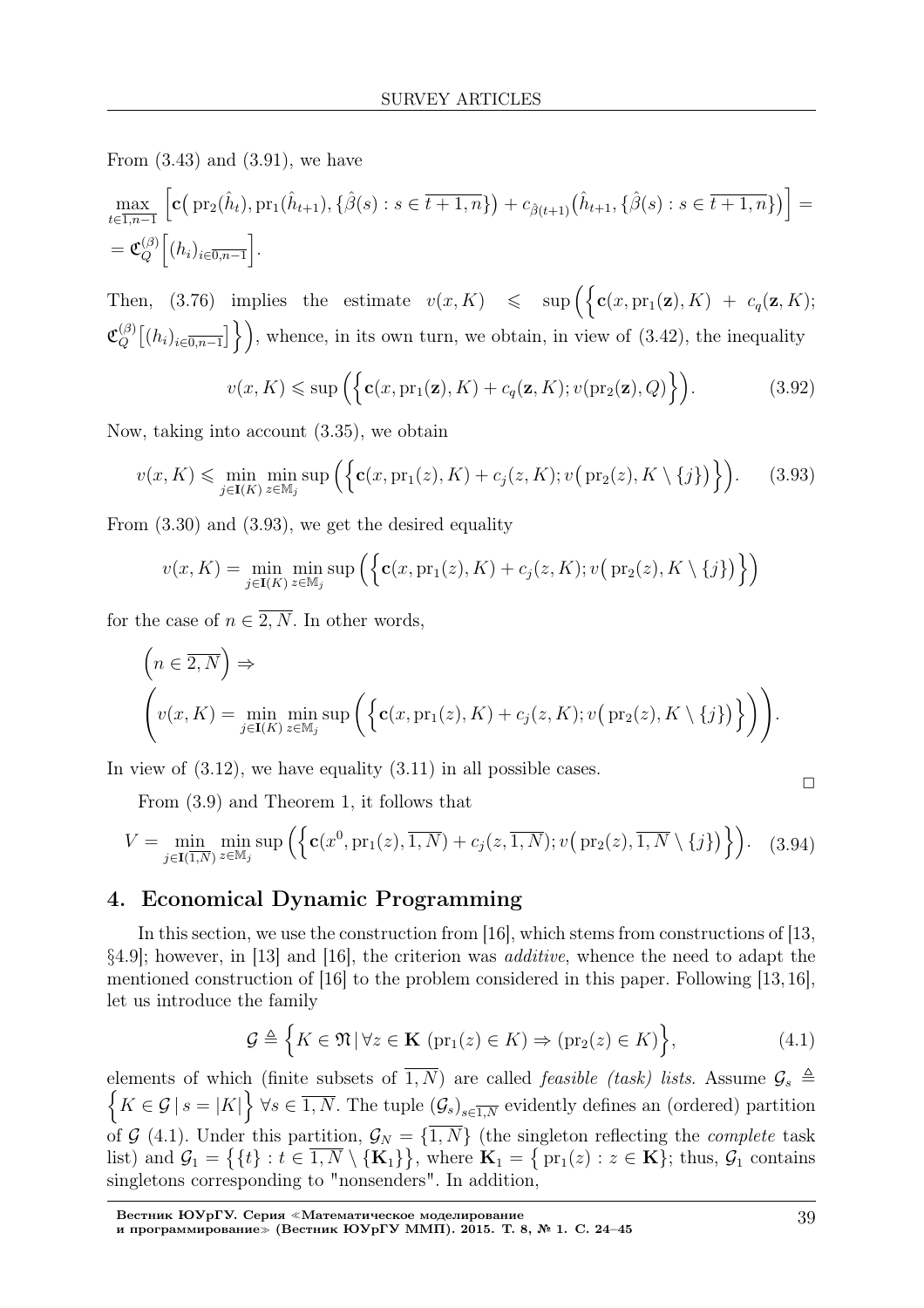$$
\mathcal{G}_{s-1} = \left\{ K \setminus \{t\} : K \in \mathcal{G}_s, t \in \mathbf{I}(K) \right\} \forall s \in \overline{2, N};\tag{4.2}
$$

see [16]. In view of (4.2), we obtain the recurrence relation  $\mathcal{G}_N \longrightarrow \mathcal{G}_{N-1} \longrightarrow \dots \longrightarrow \mathcal{G}_1$ , which provides for construction of family (4.1) (recall that  $\mathcal{G}_N$  is known). It is also known [16] that  $\mathcal{G}_s \neq \emptyset \ \forall s \in \overline{1, N}$ . If  $s \in \overline{1, N-1}$  and  $K \in \mathcal{G}_s$ , then [16], in terms of the set

$$
\mathcal{J}_s(K) \triangleq \{ j \in \overline{1, N} \setminus K \mid \{ j \} \cup K \in \mathcal{G}_{s+1} \} \in \mathcal{P}'(\overline{1, N} \setminus K), \tag{4.3}
$$

construct  $\mathcal{M}_s[K]$  in the form of union of all  $M_j$ ,  $j \in \mathcal{J}_s(K)$ ; let us also construct a cell  $\mathbb{D}_{s}[K] \triangleq \{(x,K): x \in \mathcal{M}_{s}[K]\}$  of the *position* space. Then, as in [16], assume

$$
D_s \triangleq \bigcup_{K \in \mathcal{G}_s} \mathbb{D}_s[K] \in \mathcal{P}'(\mathbf{X} \times \mathcal{G}_s) \,\forall s \in \overline{1, N-1};\tag{4.4}
$$

we have defined (intermediate) layers of the position space. Let us also define the two (nonempty) "border" layers:  $D_0 \triangleq \{(x, \emptyset) : x \in \mathfrak{M}\}\)$ , where  $\mathfrak{M}$  is the union of all the sets  $\mathbf{M}_j$ ,  $j \in \overline{1,N} \setminus \mathbf{K}_1$  and  $D_N \triangleq \{(x^0, \overline{1,N})\}$  (the singleton that contains the position  $(x^0, \overline{1, N})$ . The tuple  $(D_s)_{s \in \overline{0, N}}$  possesses the following important property (see [13, §4.9]):

$$
(y, K \setminus \{k\}) \in D_{s-1} \,\forall s \in \overline{1, N} \,\forall K \in \mathcal{G}_s \,\forall k \in \mathbf{I}(K) \,\forall y \in \mathbf{M}_k. \tag{4.5}
$$

In connection with (4.5), recall that, acco<u>rding to</u>  $(2.5)$ ,  $\text{pr}_2(z) \in \mathbf{M}_k \ \forall k \in \overline{1, N} \ \forall z \in \mathbb{M}_k$ . In addition, (4.4) implies that, for  $s \in 1, N-1$  and  $(x, K) \in D_s$ , we definitely have  $K \in \mathcal{G}_s$  (by definition of cells of the space of positions); in case  $(x, K) \in D_N$ , we have  $K = \overline{1, N} \in \mathcal{G}_N$ . Thus,  $K \in \mathcal{G}_s$   $\forall s \in \overline{1, N}$   $\forall (x, K) \in D_s$ . Taking into account (4.5), we consequently obtain the property

$$
\left(\operatorname{pr}_2(z), K \setminus \{k\}\right) \in D_{s-1} \,\,\forall s \in \overline{1, N} \,\,\forall (x, K) \in D_s \,\,\forall k \in \mathbf{I}(K) \,\,\forall z \in \mathbb{M}_k. \tag{4.6}
$$

Now, bearing in mind the fact that  $D_0 \in \mathcal{P}'(\mathbf{X} \times \mathcal{P}(\overline{1,N})), D_1 \in \mathcal{P}'(\mathbf{X} \times \mathcal{P}(\overline{1,N})), \dots$ , and  $D_N \in \mathcal{P}'(\mathbf{X} \times \mathcal{P}(\overline{1,N}))$  (we also have to consider  $\mathfrak{N} \subset \mathcal{P}(\overline{1,N})$ ), we define the *restrictions* of the Bellman function onto the layers of the space of positions. Namely, for  $s \in \overline{0, N}$ , we assume  $v_s \in \mathcal{R}_+[D_s]$  to be a function such that  $v_s(x, K) \triangleq v(x, K) \ \forall (x, K) \in D_s$ . Property (4.6) now implies that, for  $s \in \overline{1,N}$  and  $(x,K) \in D_s$ , we have  $v_{s-1}(\text{pr}_2(h), K \setminus \{k\}) \in$  $[0,\infty[ \forall k \in I(K) \forall h \in \mathbb{M}_k;$  hence, we can determine the value

$$
\min_{j\in\mathbf{I}(K)}\min_{z\in\mathbb{M}_j}\sup\left(\Big\{\mathbf{c}(x,\mathrm{pr}_1(z),K)+c_j(z,K);v_{s-1}(\mathrm{pr}_2(z),K\setminus\{j\})\Big\}\right)\in[0,\infty[.
$$

Now, Theorem 1 implies, in view of (4.5), the following proposition:

**Proposition 1.** If  $s \in \overline{1, N}$ , then the function  $v_s$  is obtained from the function  $v_{s-1}$  by the rule

$$
v_s(x,K) = \min_{j \in \mathbf{I}(K)} \min_{z \in \mathbb{M}_j} \sup \left( \left\{ \mathbf{c}(x, \text{pr}_1(z), K) + c_j(z, K); v_{s-1}(\text{pr}_2(z), K \setminus \{j\}) \right\} \right) \ \forall (x,K) \in D_s.
$$

Note that the function  $v_0$  is known:  $v_0(x, \emptyset) = 0 \ \forall x \in \mathfrak{M}$ . Therefore, Proposition 1 defines the recurrent procedure

$$
v_0 \longrightarrow v_1 \longrightarrow \dots \longrightarrow v_N. \tag{4.7}
$$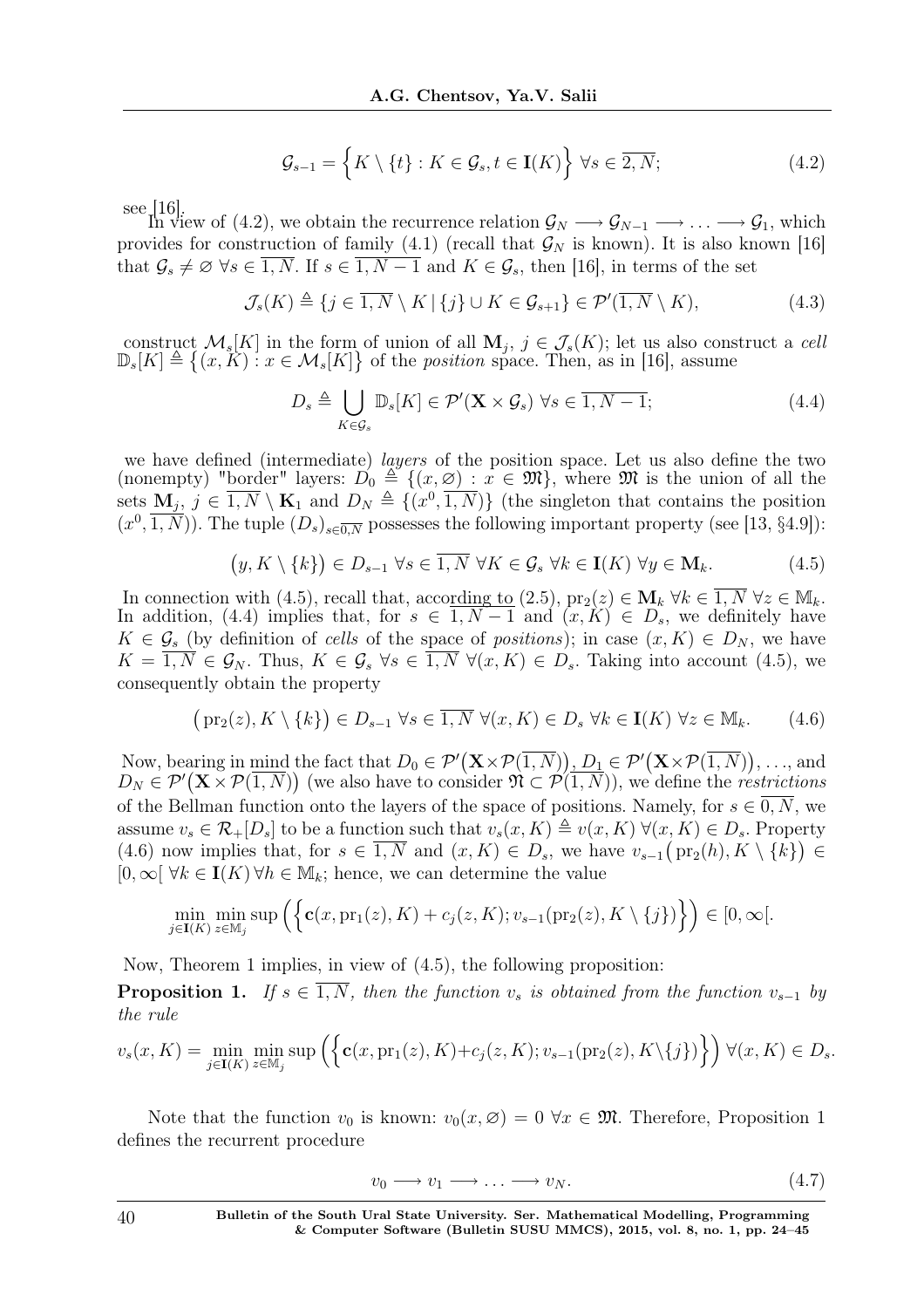Implementation of  $(4.7)$  would yield (see  $(3.94)$ ) the value of problem  $(2.11)$ :

$$
V = v_N(x^0, \overline{1, N}) = \min_{j \in \mathbf{I}(\overline{1, N})} \min_{z \in \mathbb{M}_j} \sup \left( \left\{ \mathbf{c}(x^0, pr_1(z), \overline{1, N}) + c_j(z, \overline{1, N}); v_{N-1} \left( pr_2(z), \overline{1, N} \setminus \{j\} \right) \right\} \right).
$$
 (4.8)

This value may be used to check if movements (2.2) are possible. Namely, we might be given a tolerance threshold d of harmful effects, effective on each step of process (2.2). Indeed, if  $V \le d$ , then, in compliance with (2.11) and (2.12), we may organize the motion (2.2) such that

$$
\mathbf{c}(\text{pr}_2(z^{(t)}), \text{pr}_1(z^{(t+1)}), \{ \alpha(s) : s \in \overline{t+1, N} \}) ++ c_{\alpha(t+1)}(z^{(t+1)}, \{ \alpha(s) : s \in \overline{t+1, N} \}) \leq \mathbf{d} \ \forall s \in \overline{0, N-1}.
$$
\n(4.9)

However, in case  $\mathbf{d} < V$ , it is not possible to provide (4.9). Thus, the implementation of (4.7), which is completely defined by Proposition 1, already yields useful data.

Optimal solutions are also constructed based on Proposition 1. Assume  $\mathbf{z}^{(0)} \triangleq (x^0, x^0);$ this is an OP from  $\mathbb{X} \times \mathbf{X}$ . Then, using (4.8), choose  $j_1 \in I(\overline{1,N})$  and  $\mathbf{z}^{(1)} \in \mathbb{M}_{j_1}$  such that

$$
V = \sup \left( \left\{ \mathbf{c}\left( x^0, \operatorname{pr}_1(\mathbf{z}^{(1)}), \overline{1, N} \right) + c_{j_1}\left( \mathbf{z}^{(1)}, \overline{1, N} \right); v_{N-1}\left( \operatorname{pr}_2(\mathbf{z}^{(1)}), \overline{1, N} \setminus \{j_1\} \right) \right\} \right) \tag{4.10}
$$

(find the minimum in (4.8)). By (4.6), we have (since  $(x^0, \overline{1, N}) \in D_N$ )

$$
(\text{pr}_2(\mathbf{z}^{(1)}), \overline{1, N} \setminus \{j_1\}) \in D_{N-1};\tag{4.11}
$$

hence, Proposition 1 implies that

$$
v_{N-1}\left(\text{pr}_2(\mathbf{z}^{(1)}), \overline{1, N} \setminus \{j_1\}\right) =
$$
  
\n
$$
\min_{j \in \mathbf{I}(\overline{1, N} \setminus \{j_1\})} \min_{z \in \mathbb{M}_j} \sup \left( \left\{ \mathbf{c}(\text{pr}_2(\mathbf{z}^{(1)}), \text{pr}_1(z), \overline{1, N} \setminus \{j_1\}) + c_j(z, \overline{1, N} \setminus \{j_1\}) ; v_{N-2}\left(\text{pr}_2(z), \overline{1, N} \setminus \{j_1, j\}\right) \right\} \right)
$$
\n(4.12)

(take into account  $\overline{1,N} \setminus \{j_1;j\} = (\overline{1,N} \setminus \{j_1\}) \setminus \{j\}$  for  $j \in I(\overline{1,N} \setminus \{j_1\})$ ). Now, find the minimum in (4.12): find  $j_2 \in I(\overline{1,N} \setminus \{j_1\})$  and  $\mathbf{z}^{(2)} \in \mathbb{M}_{j_2}$  such that

$$
v_{N-1}\left(\text{pr}_2(\mathbf{z}^{(1)}), \overline{1,N} \setminus \{j_1\}\right) =
$$
  
\n
$$
\sup \left( \left\{ \mathbf{c}(\text{pr}_2(\mathbf{z}^{(1)}), \text{pr}_1(\mathbf{z}^{(2)}), \overline{1,N} \setminus \{j_1\}) + c_{j_2}(\mathbf{z}^{(2)}, \overline{1,N} \setminus \{j_1\}); \right. \right)
$$
  
\n
$$
v_{N-2}\left(\text{pr}_2(\mathbf{z}^{(2)}), \overline{1,N} \setminus \{j_1, j_2\} \right) \right),
$$
\n(4.13)

where (see  $(4.6)$ ) the property

$$
\left(\text{pr}_2(\mathbf{z}^{(2)}), \overline{1, N} \setminus \{j_1; j_2\}\right) = \left(\text{pr}_2(\mathbf{z}^{(2)}), \overline{1, N} \setminus \{j_k : k \in \overline{1, 2}\}\right) \in D_{N-2} \tag{4.14}
$$

holds. Expressions  $(4.10)$  and  $(4.13)$  imply that, in particular,

Вестник ЮУрГУ. Серия <sup>≪</sup>Математическое моделирование и программирование» (Вестник ЮУрГУ ММП). 2015. Т. 8, № 1. С. 24-45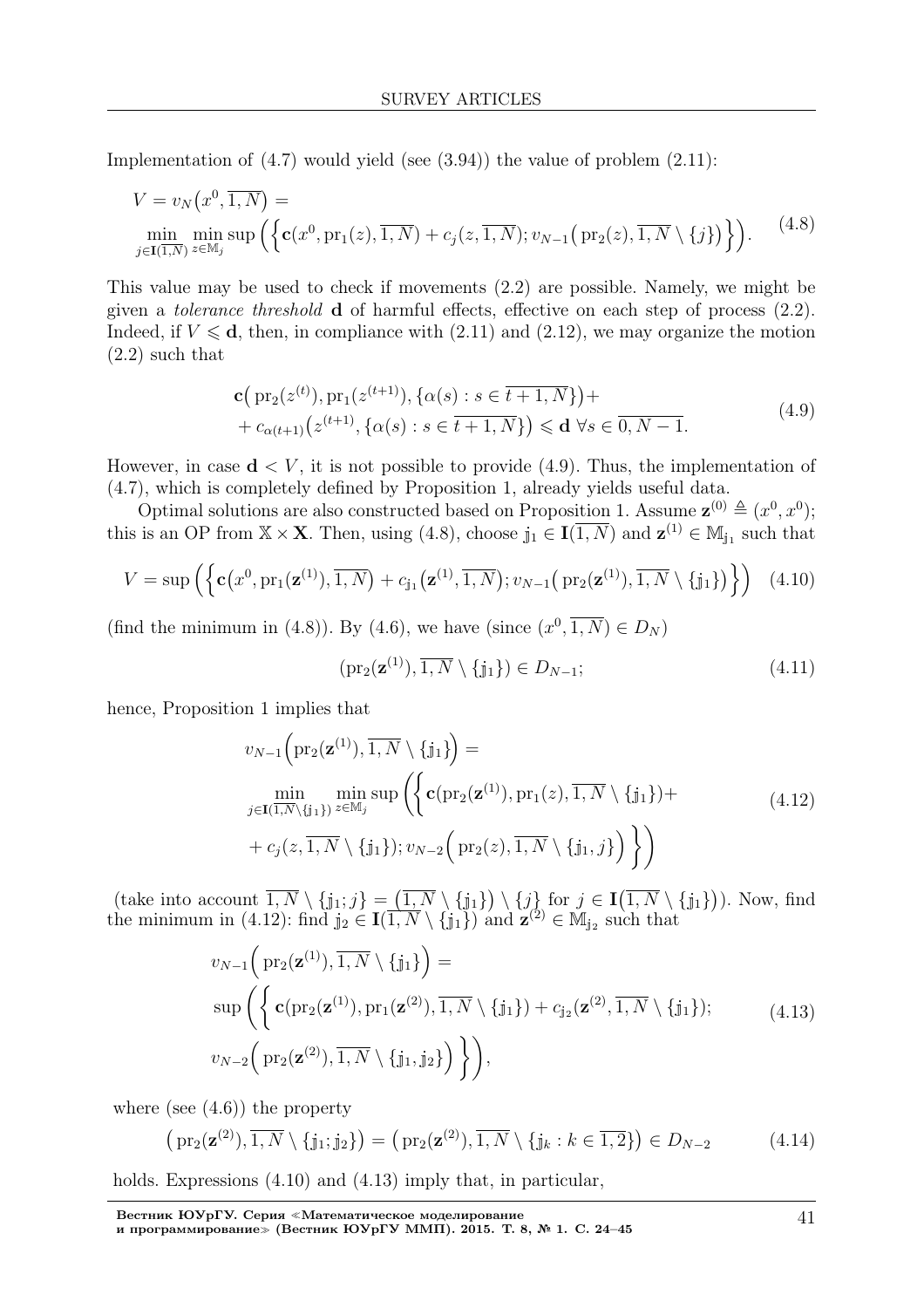$$
V = \sup \left( \left\{ \max_{k \in \overline{1,2}} \left[ \mathbf{c} \left( \operatorname{pr}_2(\mathbf{z}^{(k-1)}), \operatorname{pr}_1(\mathbf{z}^{(k)}), \overline{1, N} \setminus \{j_l : l \in \overline{1, k-1} \} \right) + \right. \right. \\ \left. + c_{j_k}(\mathbf{z}^{(k)}, \overline{1, N} \setminus \{j_l : l \in \overline{1, k-1} \}) \right]; v_{N-2}(\operatorname{pr}_2(\mathbf{z}^{(2)}), \overline{1, N} \setminus \{j_l : l \in \overline{1, 2} \}) \right\} \right), \tag{4.15}
$$

where we use the following obvious property: if  $k = 1$ , then  $\overline{1, k-1} = \overline{1, 0} = \emptyset$  and, therefore,  $1, N \setminus \{j_l : l \in 1, k-1\} = 1, N$ . Further on, we continue finding the minima from Proposition 1 until we exhaust the task list. This will result in a feasible route  $\eta = (\mathbf{j}_s)_{s \in \overline{1,N}} \in \mathbf{A}$  and track  $(\mathbf{z}^{(s)})_{s \in \overline{0,N}} \in \mathcal{Z}_\eta$  such that  $\mathfrak{C}_{\eta}[(\mathbf{z}^{(s)})_{s \in \overline{0,N}}] = V$ . For  $N = 2$ , the optimality of this FS already follows from (4.15).

### 5. A Model Problem

A model problem was considered on Euclidean space  $X = \mathbb{R} \times \mathbb{R}$  for  $N = 30$ megalopolises with  $|\mathbf{K}| = 25$  precedence constraints and 25 points in each megalopolis; each point could serve both as an exit point and an entry point. The cost of exterior movement was specified as *Euclidean distance* in X multiplied by the coefficient  $a(|K|) = 1 + \frac{N-|K|}{N}$ ; the coefficient decreased as the power of the list of pending tasks decreased and served as a rough estimate of harmful effect of radiation sources not yet processed. The cost of *interior* jobs was the *Manhattan norm*  $||\cdot||$  of movement from the "entry point" into the megalopolis to the "exit point" through its *center* (for two plane vectors  $x = (x_1, x_2), y = (y_1, y_2)$ , the Manhattan norm is  $||x - y|| = |x_1 - y_1| + |x_2 - y_2|$ . Megalopolises were modeled as equal radius disks, points were placed on the circumference with equal angular distances between them (which, obviously, depended on the number of points in the megalopolis). Precedence constraints in the form of address pairs are specified below:  $(1,10)$ ;  $(12,2)$ ;  $(2,13)$ ;  $(13,15)$ ; (6,16); (15,16); (18,27); (9,27); (10,9); (11,19); (20,19); (25,26); (23,22); (21,20); (24,22);  $(14,16)$ ;  $(7,10)$ ;  $(8,2)$ ;  $(1,9)$ ;  $(14,26)$ ;  $(2,27)$ ;  $(3,6)$ ;  $(3,19)$ ;  $(18,17)$ ;  $(14,25)$ .



Optimal route and track for the tour of 30 megalopolises. Optimal value: 376.63

The calculations were conducted on the "Uran" supercomputer (see http:// parallel.uran.ru/node/6) in 64-bit environment of Scientific Linux 6.4. Our programming language of choice was  $C++11$  (compiler GCC 4.4.7, optimization level  $-02$ ),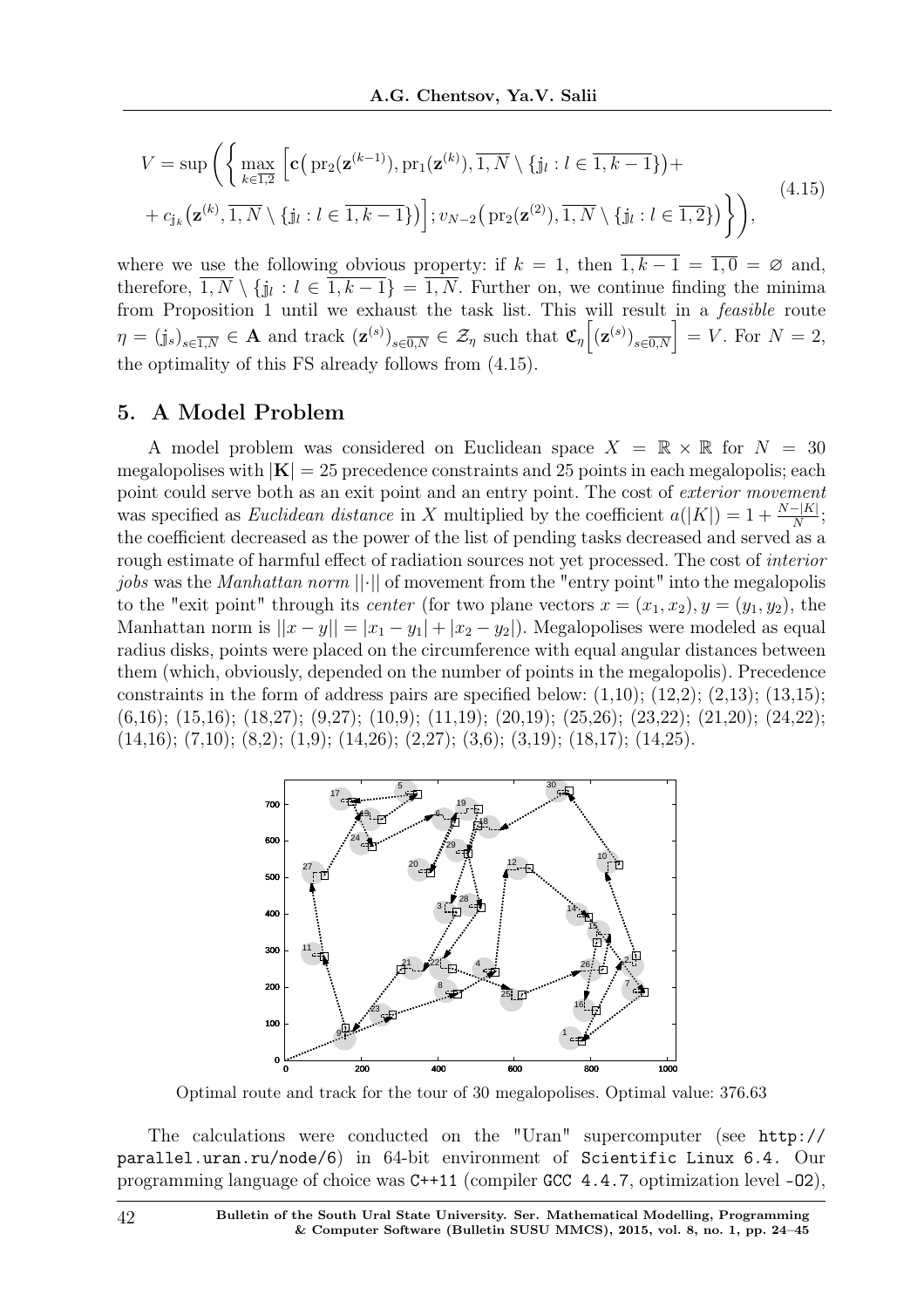the parallelization was made with the aid of shared memory multiprocessing API OpenMP 3.0. The calculation took 1h. 46min. 34sec. on 12 cores.

## Conclusion

The paper proposes an unorthodox variant of the dynamic programming method to solve precedence-constrained routing problems with nonadditive cost aggregation (the bottleneck cost aggregation) and dependence on the list of pending tasks. A method of obtaining the optimal solutions is specified, and the (optimal) algorithm is implemented in the form of a parallel computer program.

Acknowledgements. This work was partially supported by Russian Science Fund, grant № 14-11-00109.

## References

- 1. Garey M.R., Johnson D.S. Computers and Intractability: A Guide to the Theory of NP-Completeness. San Francisco, W.H. Freeman and Company, 1979. 338 p.
- 2. Melamed I.I., Sergeev S.I., Sigal I.Kh. The Travelling Salesman Problem. Issues in Theory. Automation and Remote Control, 1989, vol. 50, no. 9, pp. 1147–1173.
- 3. Melamed I.I., Sergeev S.I., Sigal I.Kh. The Travelling Salesman Problem. Exact Methods. Automation and Remote Control, 1989, vol. 50, no. 10, pp. 1303–1324.
- 4. Melamed I.I., Sergeev S.I., Sigal I.Kh. The Travelling Salesman Problem. Approximate Algorithms. Automation and Remote Control, 1989, vol. 50, no. 11, pp. 1459–1479.
- 5. Bellman R. Dynamic Programming Treatment of the Travelling Salesman Problem. Journal of the ACM (JACM), 1962, vol. 9, no. 1, pp. 61–63. DOI: 10.1145/321105.321111
- 6. Held M., Karp R. A Dynamic Programming Approach to Sequencing Problems. Journal of the Society for Industrial  $\mathcal B$  Applied Mathematics, 1962, vol. 10, no. 1, pp. 196–210. DOI: 10.1137/0110015
- 7. Little J.D., Murty K.G., Sweeney D.W., Karel C. An Algorithm for the Travelling Salesman Problem. Operations Research, 1963, vol. 11, no. 6, pp. 972–989. DOI: 10.1287/opre.11.6.972
- 8. The Travelling Salesman Problem and Its Variations (Combinatorial Optimization). Dordrecht, Kluwer Academic Publishers, 2002. 830 p.
- 9. Sergeev S.I. Algorithms for the Minimax Problem of the Travelling Salesman. I. An Approach Based on Dynamic Programming. Automation and Remote Control, 1995, vol. 56, no. 7, pp. 1027–1032.
- 10. Sesekin A.N., Chentsov A.A., Chentsov A.G. [Routing with an Abstract Function of Travel Cost Aggregation]. Trudy Inst. Mat. i Mekh. UrO RAN [Proceedings of the IMM UB RAS], 2010, vol. 16, no. 3, pp 240–264. (in Russian)
- 11. Kuratowski K., Mostowski A. Set Theory. Amsterdam, North-Holland, 1967.
- 12. Dieudonn´e J. Foundations of Modern Analysis. N.Y., Academic Press, 1960. 361 p.
- 13. Chentsov A.G. Ekstremal'nye zadachi marshrutizatsii i raspredeleniya zadaniy: voprosy teorii [A Theoretical Treatment of Extremal Problems in Routing and Scheduling]. Moscow, Izhevsk, Regular and Chaotic Dinamics, 2008. 240 p.
- 14. Chentsov A.A., Chentsov A.G. Extremal Bottleneck Routing Problem with Constraints in the Form of Precedence Conditions. Proceedings of the Steklov Institute of Mathematics (Supplementary issues), 2008, vol. 263, no. 2, pp. 23–36. DOI: 10.1134/S0081543808060047
- 15. Cheblokov I.B., Chentsov A.G. [About one Route Problem with Interior Tasks]. Vestnik Udmurtskogo Universiteta. Matematika. Mekhanika. Komp'yuternye nauki [Journal of Udmurt University. Mathematics, Mechanics and Computer Science], 2012, no. 1, pp. 96–119. (in Russian)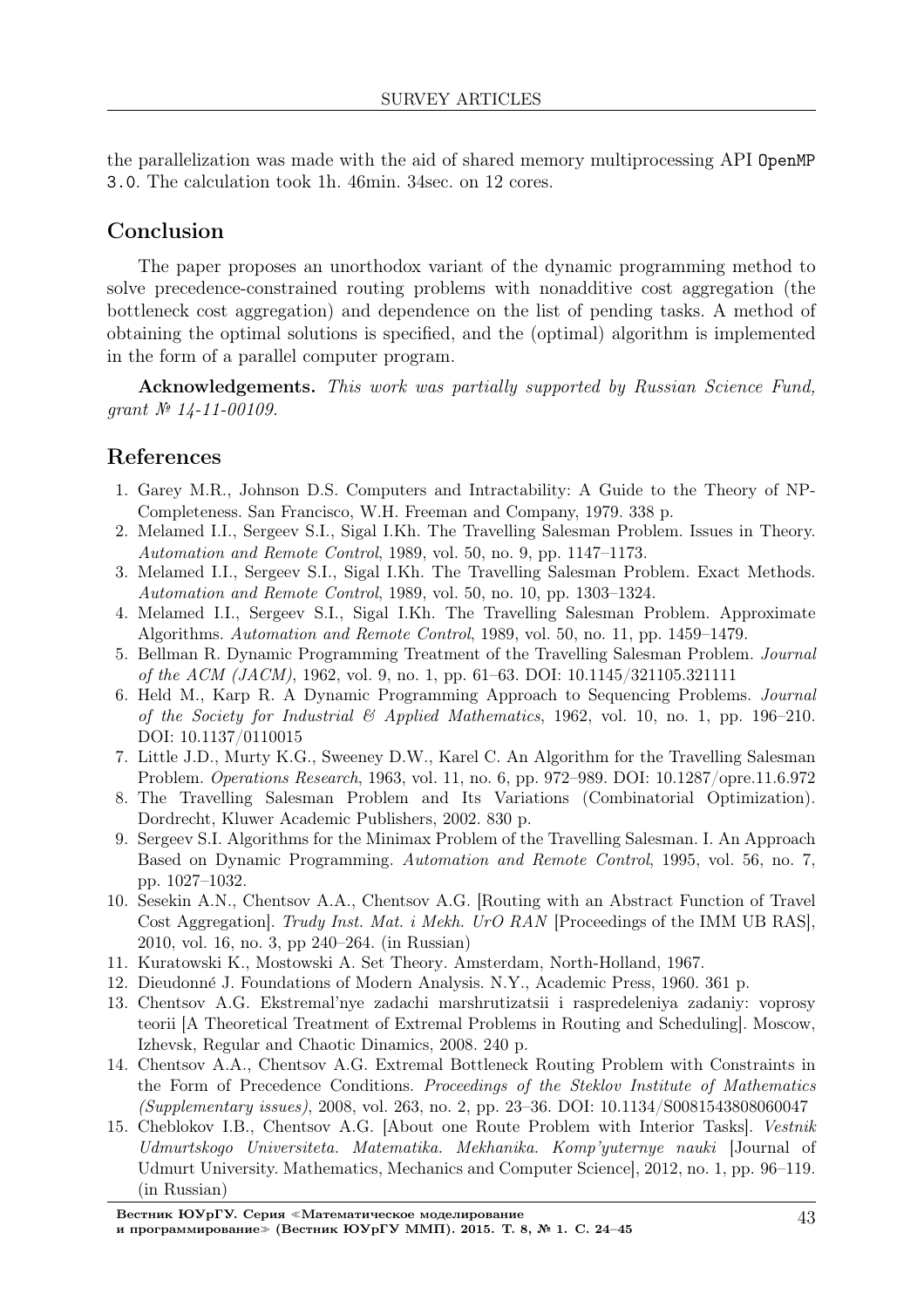16. Chentsov A.G. [To Question of Routing of Works Complexes]. Vestnik Udmurtskogo Universiteta. Matematika. Mekhanika. Komp'yuternye nauki [Journal of Udmurt University. Mathematics, Mechanics and Computer Science], 2013, no. 1, pp. 59–82. (in Russian)

Received September 22, 2014

#### УДК 519.6 DOI: 10.14529/mmp150102

# МОДЕЛЬ «НЕАДДИТИВНОЙ» ЗАДАЧИ МАРШРУТИЗАЦИИ С ФУНКЦИЯМИ СТОИМОСТИ, ЗАВИСЯЩИМИ ОТ СПИСКА ЗАДАНИЙ

А.Г. Ченцов, Я.В. Салий

Рассматривается следующий (усложненный) вариант маршрутной задачи «на узкие места»: исследуется задача последовательного обхода мегаполисов, осложненная условиями предшествования и тем, что функции стоимости (перемещений и внутренних работ) могут явным образом зависеть от списка заданий, которые не выполнены на данный момент. Процесс перемещений рассматривается в виде совокупности этапов, включающих внешнее перемещение к соответствующему мегаполису и последующее выполнение (внутренних по смыслу) работ, связанных с данным мегаполисом. Качество совокупного процесса оценивается максимумом стоимостей составляющих его этапов; рассматривается задача на минимум упомянутого критерия (получается задача на минимакс, обычно именуемая задачей «на узкие места»). Для построения оптимального решения в виде пары маршрут-трасса (трасса, или траектория, соответствует конкретному варианту прохождения мегаполисов, нумеруемых в соответствии с маршрутом, определяемым в виде перестановки индексов) построен «нестандартный» вариант метода динамического программирования, при реализации которого не используется, в случае ограничений в виде условий предшествования, построение всего массива значений функции Беллмана.

Ключевые слова: динамическое программирование; маршрут; условия предшествования.

### Литература

- 1. Гэри, М. Вычислительные машины и труднорешаемые задачи / М. Гэри, Д. Джонсон. М.: Мир, 1982. – 416 с.
- 2. Меламед, И.И. Задача коммивояжера. Вопросы теории / И.И. Меламед, С.И. Сергеев, И.Х. Сигал // Автоматика и телемеханика. – 1989. – № 9. – С. 3–34.
- 3. Меламед, И.И. Задача коммивояжера. Точные алгоритмы / И.И. Меламед, С.И. Сергеев, И.Х. Сигал // Автоматика и телемеханика. – 1989. – № 10. – С. 3–29.
- 4. Меламед, И.И. Задача коммивояжера. Приближенные алгоритмы / И.И. Меламед, С.И. Сергеев, И.Х. Сигал // Автоматика и телемеханика. – 1989. – № 11. – С. 3–26.
- 5. Беллман, Р. Применение динамического программирования к задаче о коммивояжере / Р. Беллман // Кибернетический сборник. – М.: Мир, 1964. – Т. 9 – С. 219–228.
- 6. Хелд, М. Применение динамического программирования к задачам упорядочения / М. Хелд, Р.М. Карп // Кибернетический сборник. – М.: Мир, 1964. – Т. 9. – С. 202–218.
- 7. Алгоритм для решения задачи о коммивояжере / Дж. Литл, К. Мурти, Д. Суини, К. Кэрел // Экономика и математические методы. – 1965. — Т. 1. – С. 94–107.
- 8. The Travelling Salesman Problem and Its Variations (Combinatorial Optimization) / edt. by Gutin G.Z, Punnen A.P. – V. 12. – Dordrecht: Kluwer Academic Publishers, 2002. – 830 p.